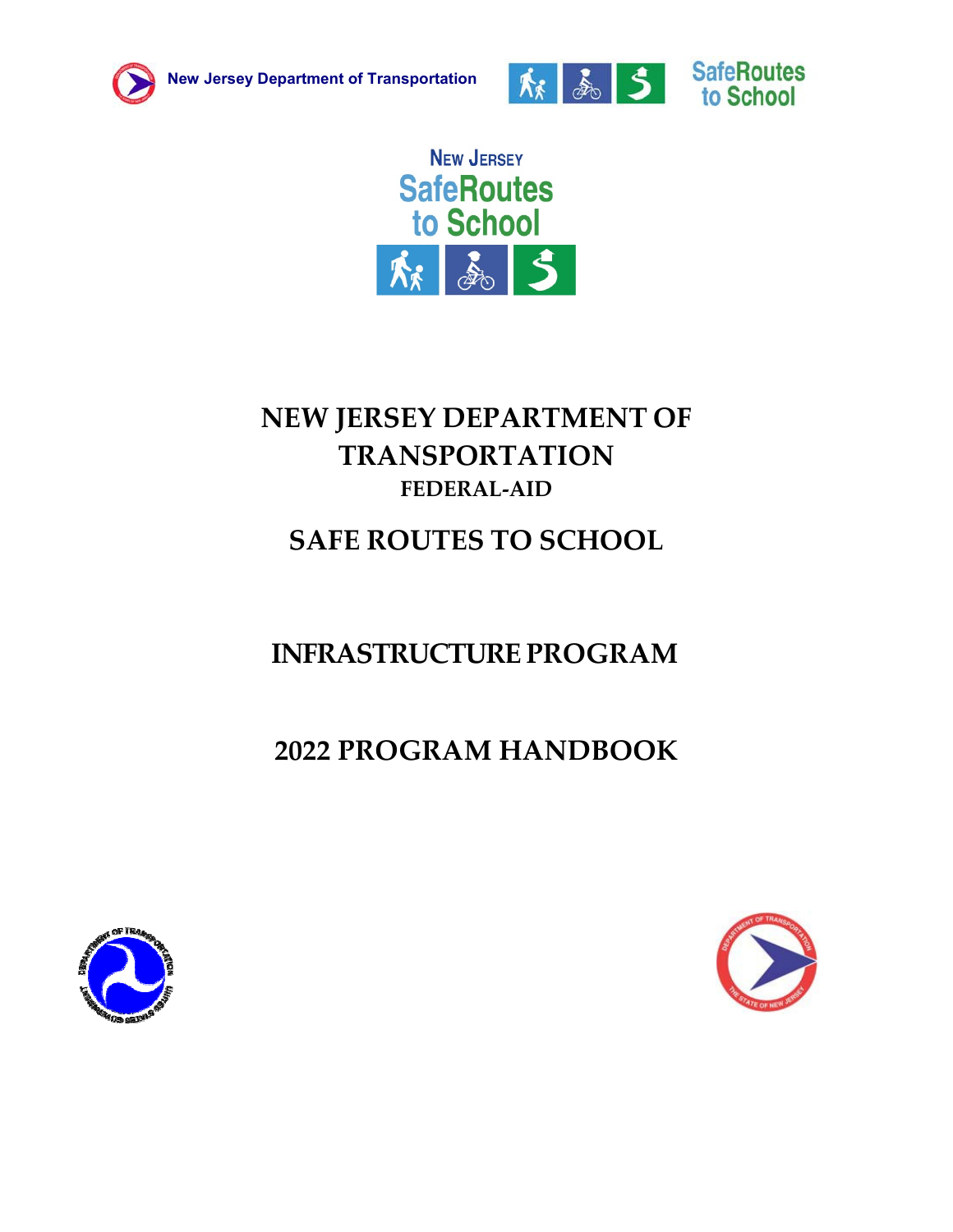



#### Contents

| В. |    |  |
|----|----|--|
|    |    |  |
|    |    |  |
| Е. |    |  |
| F. |    |  |
|    |    |  |
|    | 1. |  |
|    | 2. |  |
|    | 3. |  |
|    | 4. |  |
|    | 5. |  |
|    | 6. |  |
|    | 7. |  |
|    | 8. |  |
|    |    |  |
|    |    |  |
|    |    |  |
|    |    |  |
|    |    |  |
|    |    |  |
|    |    |  |
|    |    |  |
| I. |    |  |
| J. |    |  |
|    |    |  |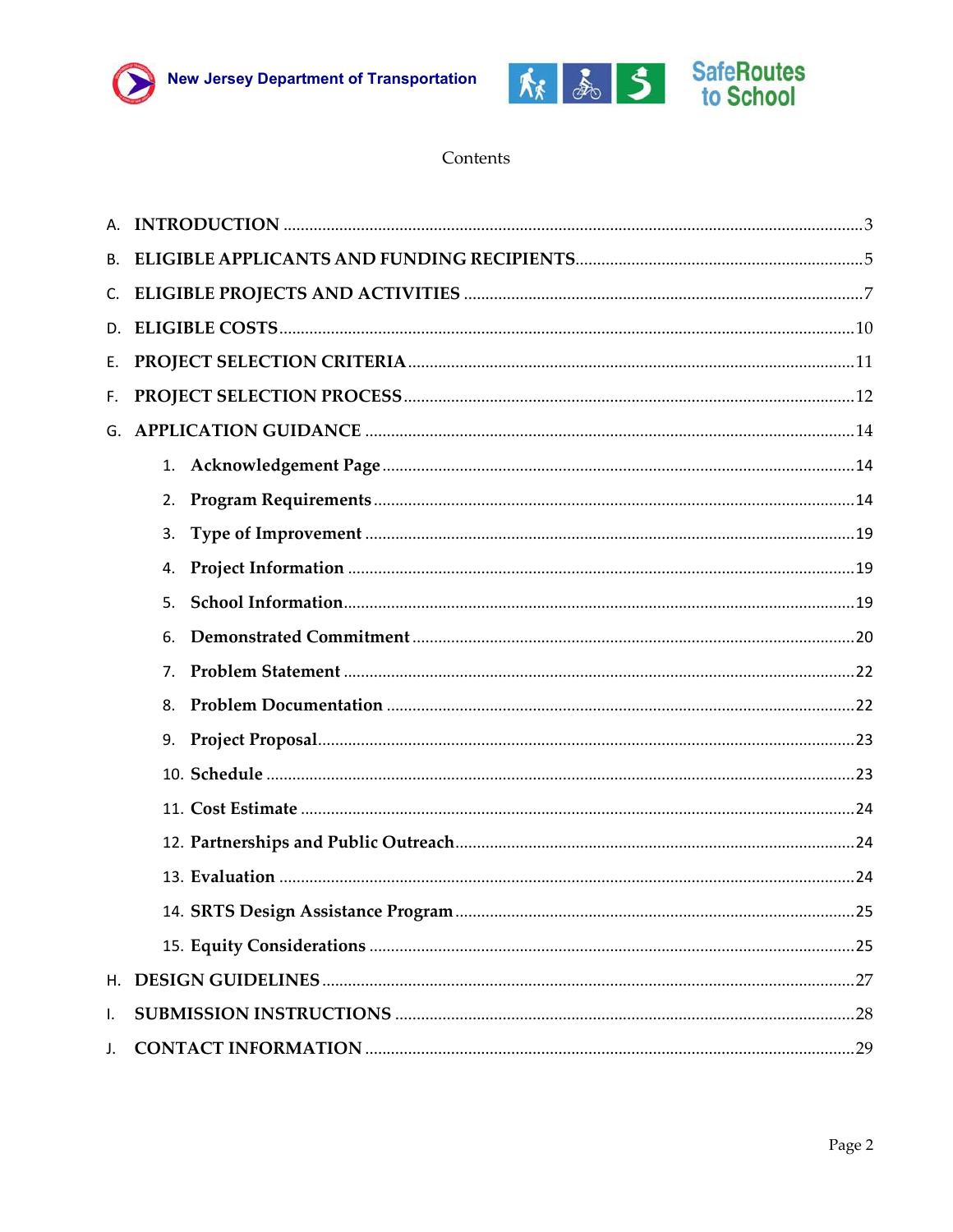



## <span id="page-2-0"></span>**A.INTRODUCTION**

The Safe Routes to School Infrastructure Program (SRTS) program is being administered by the New Jersey Department of Transportation (NJDOT) in partnership with the North Jersey Transportation Planning Authority (NJTPA), the Delaware Valley Regional Planning Commission (DVRPC), and the South Jersey Transportation Planning Organization (SJTPO). This guidance document has been developed to provide guidance to applicants, hereinafter known as Local Public Agencies (LPAs) seeking to apply for the federally funded SRTS program administered in the State of New Jersey. The NJDOT has prepared this document in recognition of the considerable interest in this unique funding opportunity. This document contains information on the application process, project eligibility and the selection process. The NJDOT's goal is to make this program and application process understandable to the LPAs.

The SRTS Program strives to empower communities to make walking and bicycling to school a safe and routine activity. The program makes funding available for a wide variety of projects and activities that support and encourage students to walk and bicycle to school. Funds may be used for infrastructure projects that benefit school children in grades K‐8, in both public and private schools. All projects funded under this program must be located within two miles of an elementary or middle school.

The objectives of the SRTS Program are to:

- 1. Enable and encourage children, including those with disabilities, to walk and bicycle to school;
- 2. Make bicycling and walking to school a safer and more appealing transportation alternative, thereby encouraging a healthy, active lifestyle from an early age; and,
- 3. Facilitate the planning, development, and implementation of projects and activities that will improve safety and reduce traffic, fuel consumption, and air pollution in the vicinity of schools.

LPAs applying to the program should be aware of the following:

- Funds are provided on a reimbursement basis.
- Costs incurred prior to NJDOT/Federal Highway administration (FHWA) project authorization will not be eligible for reimbursement.
- Projects must be authorized for construction within 2 years of the grant notification.
- Projects must have formal community support.
- A full-time employee of the LPA must be in responsible charge of the project. Consultants cannot serve as the responsible charge.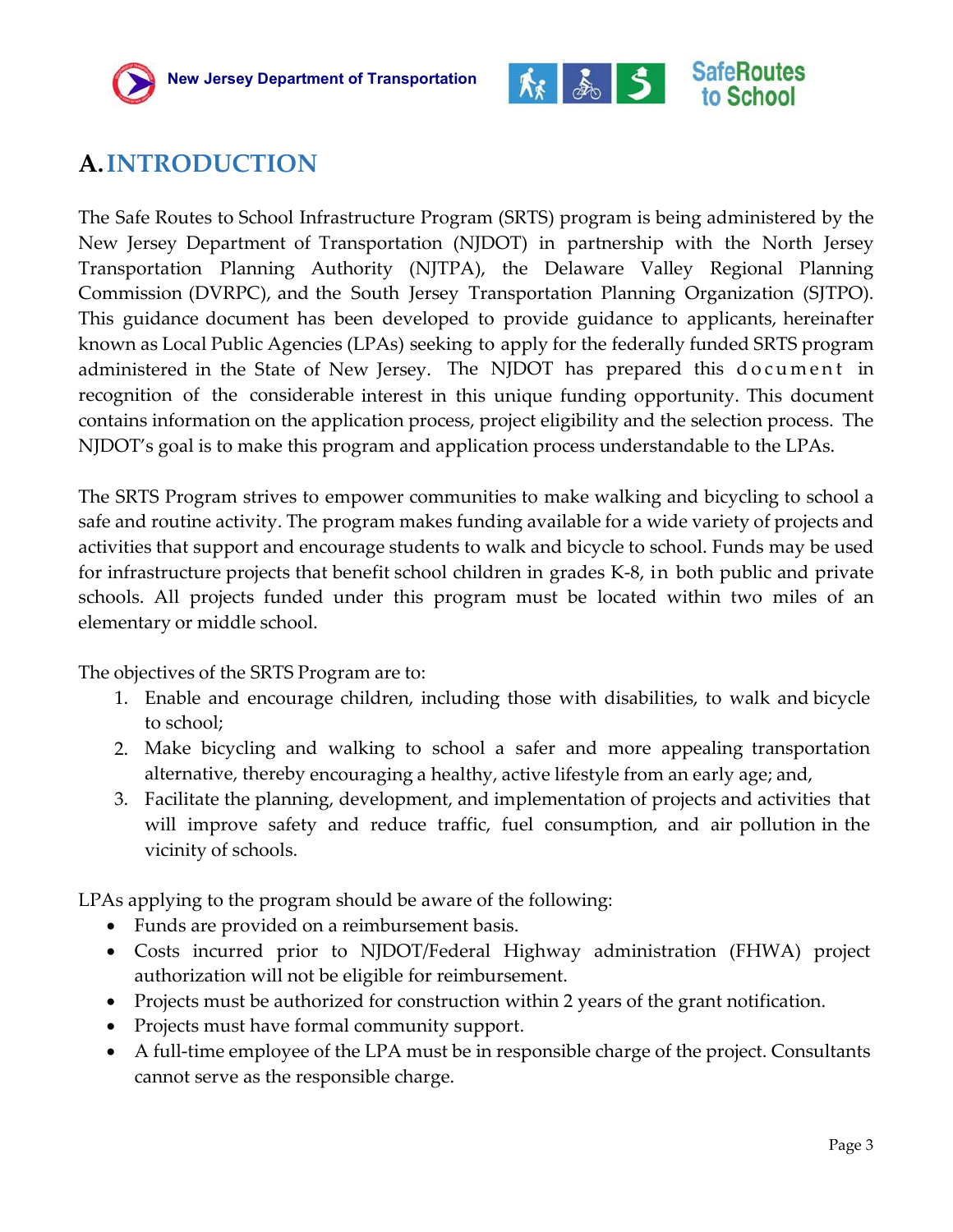



- Full time construction inspection is required. Construction inspection is an eligible cost.
- Consulting Engineers providing design services are not eligible to provide construction inspection services for the same project.
- Utility facility relocation costs are not eligible for reimbursement.
- All projects must meet the requirements of the American with Disabilities Act.

SRTS is a reimbursement program and only costs incurred after FHWA project authorization are eligible for reimbursement. Based on the federal enabling legislation, no matching funds are required but all federal regulations must be followed. This means that all projects must meet the requirements of Title 23 and 2 CFR Part 200 of the United States Code, the National Environmental Policy Act (NEPA), the National Historic Preservation Act (Section 106), and the Department of Transportation Act – Section 4(f).

Infrastructure projects constructed with these funds must be accessible to persons with disabilities, per the Americans with Disabilities Act Accessibility Guidelines (ADAAG) at 28 CFR Part 36, Appendix A, as enforced by the U.S. Department of Justice and FHWA, and as required under Section 504 of the Rehabilitation Act.

All terms and conditions including those listed above, will be addressed in the Federal Aid Funding Agreement entered into by the LPA and NJDOT prior to the initiation of the project.

Information regarding NJDOT requirements for federal aid projects can be found in the **NJDOT Federal Aid Handbook** at:

https://njdotlocalaidrc.com/perch/resources/Uploads/‐federal‐aid‐handbook.pdf

[The Federal Aid Handbook, SRTS application, and other relevant information](https://njdotlocalaidrc.com/perch/resources/Uploads/-federal-aid-handbook.pdf) about this and other funding programs is located on the NJDOT Local Aid website at: https://njdotlocalaidrc.com/federally‐funded‐programs/safe‐routes‐to‐school

[NJDOT utilizes an online application system,](https://njdotlocalaidrc.com/federally-funded-programs/safe-routes-to-school) **SAGE** (System for Administering Grants Electronically), to accept, review, approve and manage project applications a n d grants. The SRTS application process is online and all applicants are required to submit their applications using **SAGE.** This system requires authorization for access. If you belong to a county or municipality you already have an Authorized Official registered with access to the NJ Department of Community Affairs **SAGE**. If you belong to any other type of organization, you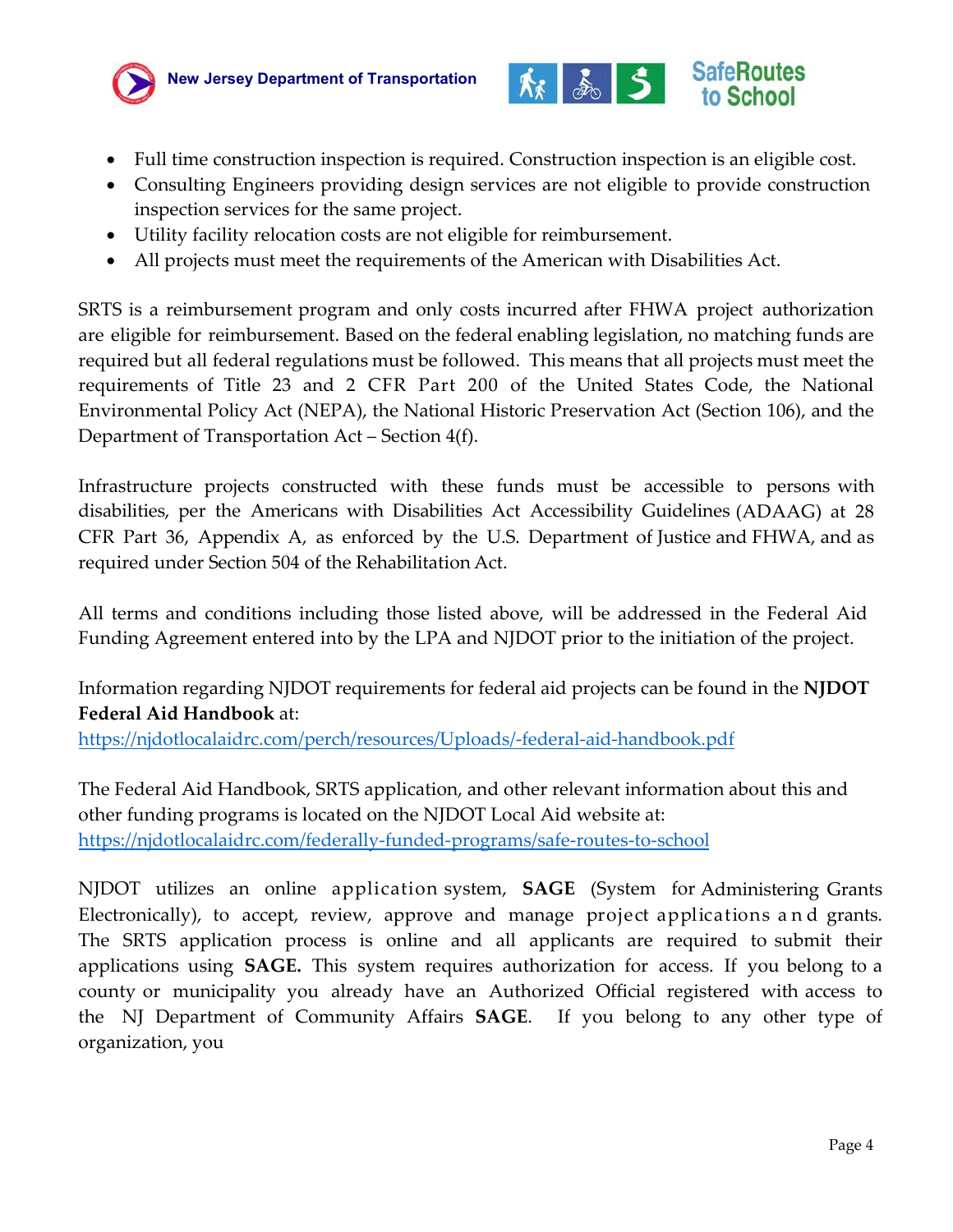



may request access as an Authorized Official directly through the NJDOT **SAGE**, found on the NJDOT Local Aid's web site at:<http://www.state.nj.us/transportation/business/localaid/srts.shtm>

The SRTS Design Assistance Program will be available to the 2022 SRTS grant recipients. This program makes available consultant engineering services to assist Local Public Agencies (LPA's) with the development of plans, specifications, and estimates (PS&E) for their SRTS projects. For more information please visit Local Aid's website (shown above).

For more information on the SRTS program please visit the following Web sites:

**NJDOT Safe Routes to School** <http://www.state.nj.us/transportation/community/srts/>

**NJ SRTS Resource Center** <http://www.saferoutesnj.org/>

**Federal Highway Administration (FHWA) Safe Routes to School** <http://safety.fhwa.dot.gov/saferoutes/>

**National Center for Safe Routes to School** <http://www.saferoutesinfo.org/>

## <span id="page-4-0"></span>**B. ELIGIBLE APPLICANTS AND FUNDING RECIPIENTS**

Any county, municipality, school, school district, or board of education may submit an SRTS application, provided they demonstrate an ability to meet the requirements of the program*.* This includes charter and private schools, provided that the project is in the public right‐ of‐way. Nonprofits are highly encouraged to partner with their local agency such as their municipality, county, school or school district. The NJDOT has final authority to make a determination on the eligibility of an applicant.

1. LPA Eligibility Assessment

LPAs receiving federal-aid funds are responsible for administering their projects and meeting all federal‐aid requirements. Federal regulations require that NJDOT be responsible for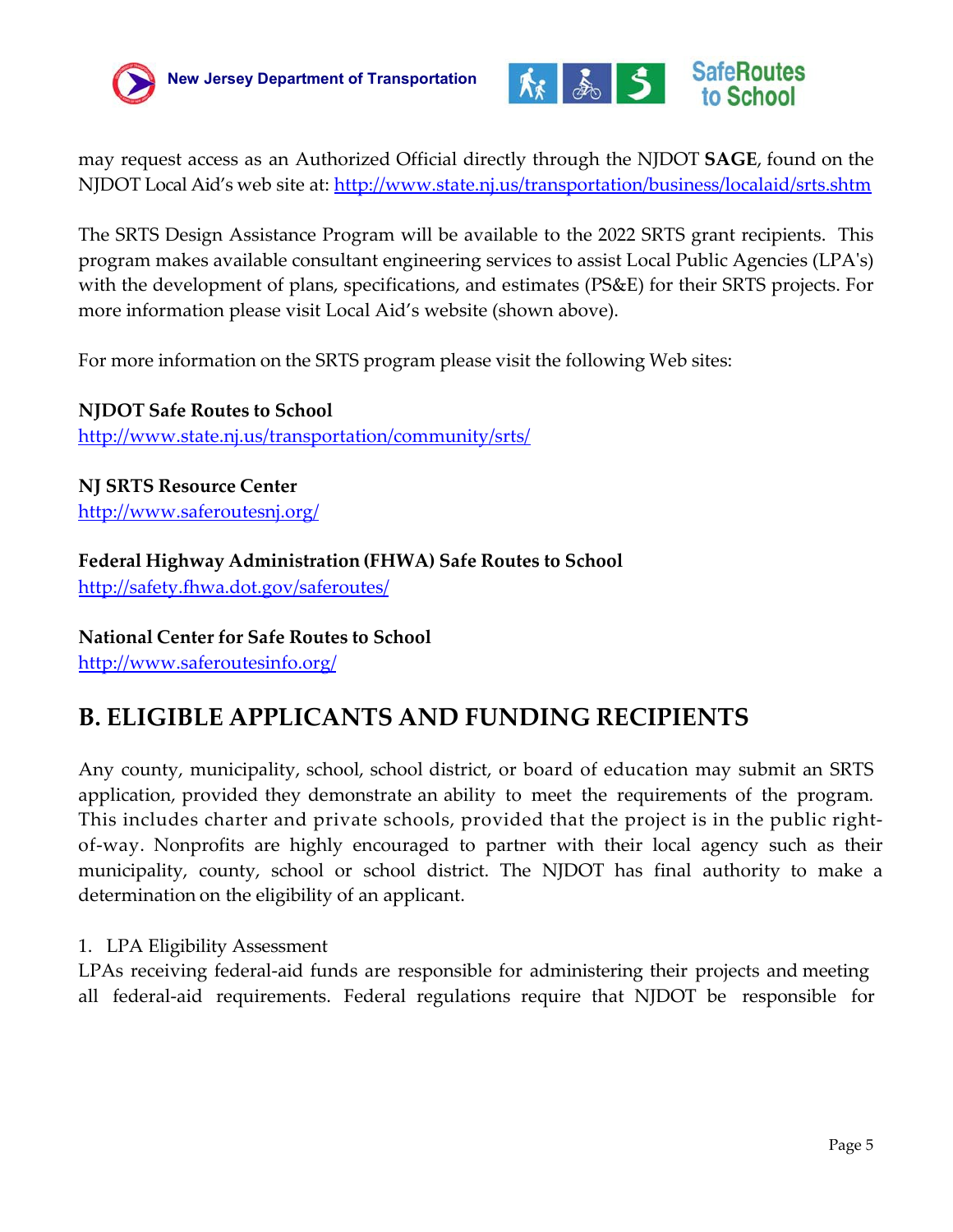



ensuring that each LPA receiving FHWA funds is adequately staffed and suitably equipped to undertake the federal‐aid projects; for providing the supervision and inspection required to complete each project in conformance with the approved plans and specifications; and for ensuring that all federal requirements are met. These requirements are set forth in Title 23 -Highways; and 2 CFR 200.

Prospective LPAs should assess their capability to comply with state and federal requirements for procurement of materials and services, accounting practices, right‐of‐way and easement acquisitions, environmental regulations and applicable design standards. If an LPA is awarded a SRTS grant, then the LPA receiving the grant must have the financial capability to advance project costs for materials and contractors.

In order to determine if they are eligible to administer a federal-aid project, the NJDOT will assess each LPA's policies, procedures, organizational structure, and internal controls prior to the authorization of federal‐aid funds.

Additional information is available at:

<http://www.state.nj.us/transportation/business/localaid/eligibility.shtm>

#### 2. Contracting Authority

While individual schools may submit applications for funding, ultimately, selected SRTS projects will be funded under contracts (federal project agreements) with either the school district, private/charter school authority, municipality, or county (depending on the type and location of the project or activity). The school district and private/charter school authority also can enter into an agreement with the municipality to administer the project. The Department's Division of Local Aid will be the contract administrators for these grants.

If the applicant is a municipality or county, the school district involved must demonstrate support in the form of a letter signed by the executive of the board. Resolutions will also be accepted. In addition, **i**f the applicant is a municipality, and the proposed project is not on their property (i.e., is on public right- of- way owned by others), the owner of the public right of way where the project is proposed (i.e., the county or municipality) must show support for the project in the form of a letter signed by the Mayor, County Freeholder, or Executive Director of the organization. Resolutions will also be accepted.

If the applicant is a school or a school district, and the proposed project is not on school property (i.e., is on public right- of- way owned by others), the owner of the public right of way where the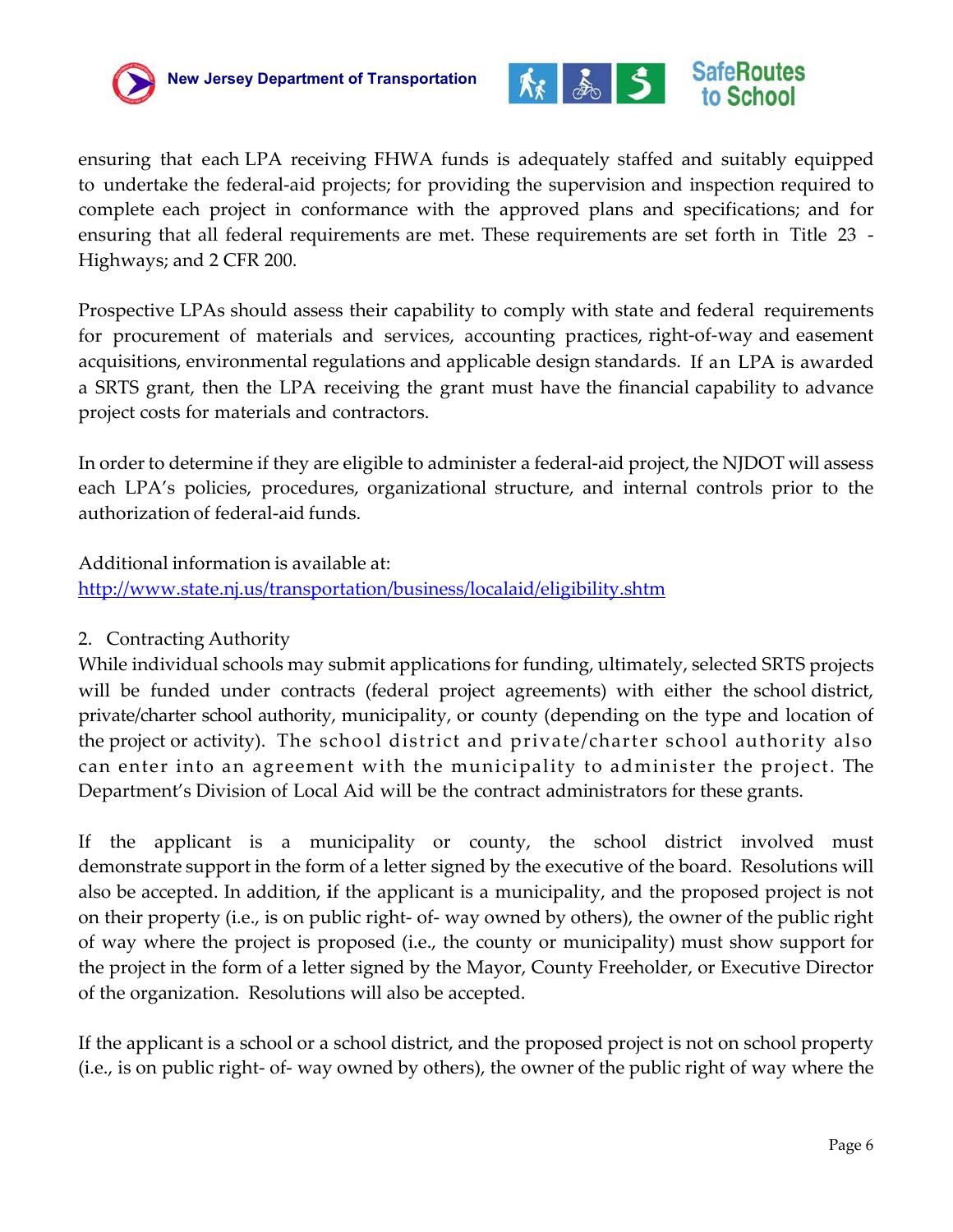



project is proposed (i.e., the county or municipality) must show support for the project in the form of a letter signed by the Mayor/Freeholder. Resolutions will also be accepted.

## <span id="page-6-0"></span>**C. ELIGIBLE PROJECTS AND ACTIVITIES**

New Jersey SRTS infrastructure funds are intended to be used for projects that facilitate walking and/or bicycling to school. Proposals must define a complete, identifiable and usable facility or activity. Funds are not available for partial activities that cannot function as a complete and useful whole or for projects that do not have independent utility.

It is anticipated that these projects will not only have a direct impact on the school commute, but that their implementation will result the development of other projects and programs that lead to more walkable and bike-able communities. Examples of desired outcomes include:

- Increased bicycle, pedestrian, and traffic safety
- More children walking and bicycling to and from schools
- Decreased traffic congestion
- Improved childhood health
- Reduced childhood obesity
- Encouragement of healthy and active lifestyles
- Improved air quality
- Improved community safety/security
- Reduced fuel consumption
- Enhanced community accessibility
- Increased community involvement
- Improved physical infrastructure that increases the ability to walk and bicycle to and from schools
- Improved partnerships among schools, local municipalities, parents, and other community groups, including non‐profit organizations
- Increased interest in bicycle and pedestrian accommodations throughout a community

Only infrastructure projects will be funded through this competitive grant program. Non‐ infrastructure programs (education and encouragement) are available through the New Jersey Safe Routes to School Resource Center.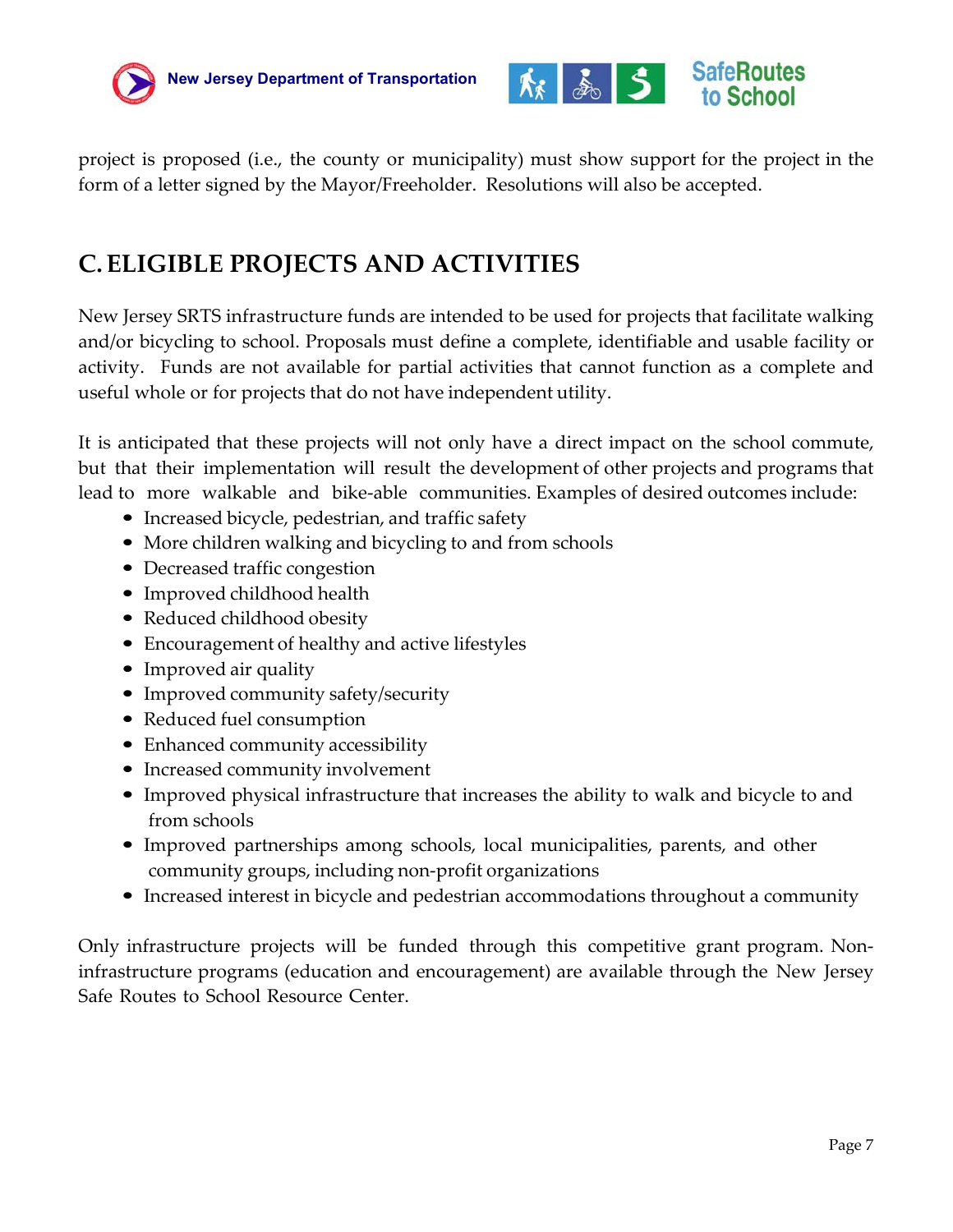



Information on these non-infrastructure programs can be found at:

**NJ SRTS Resource Center** (Voorhees Transportation Center, Rutgers University) <http://www.saferoutesnj.org/>

#### **NJDOT Safe Routes to School Program**

<http://www.state.nj.us/transportation/community/srts/>

All infrastructure applications should indicate whether appropriate non‐infrastructure activities (enforcement, education or encouragement) have taken place or are being implemented to coordinate with and support the proposed infrastructure project. Grant recipients will be offered the opportunity to utilize Design Assistance Program when it becomes available.

**Each LPA is allowed only one SRTS application.** If an LPA meets the criteria for designated communities as defined above, the LPA may apply for design funds on the cost estimate page of the application.

Below are some examples of SRTS infrastructure projects. This list is not intended to be comprehensive. Other types of projects not on this list may be eligible if they meet the objective of improving pedestrian and bicycle safety and access around schools.

#### B**ikeways**

- On-Street Bike Lanes or Shoulders
- Off-Road Bike Paths or Trails
- Bike Route Signs
- Bicycle Parking (Racks or Lockers)

#### **Pedestrian Safety**

- New or Upgraded Sidewalks
- ADA Curb Ramps
- Crosswalk Installation or Striping
- Pedestrian Crossing Signs
- Pedestrian Pushbuttons or Signal Heads

#### **Combination Pedestrian/Bikeway**

- School Zone Delineation (signs, striping, lighting)
- Traffic Calming Devices (mechanisms used to reduce the speed or other negative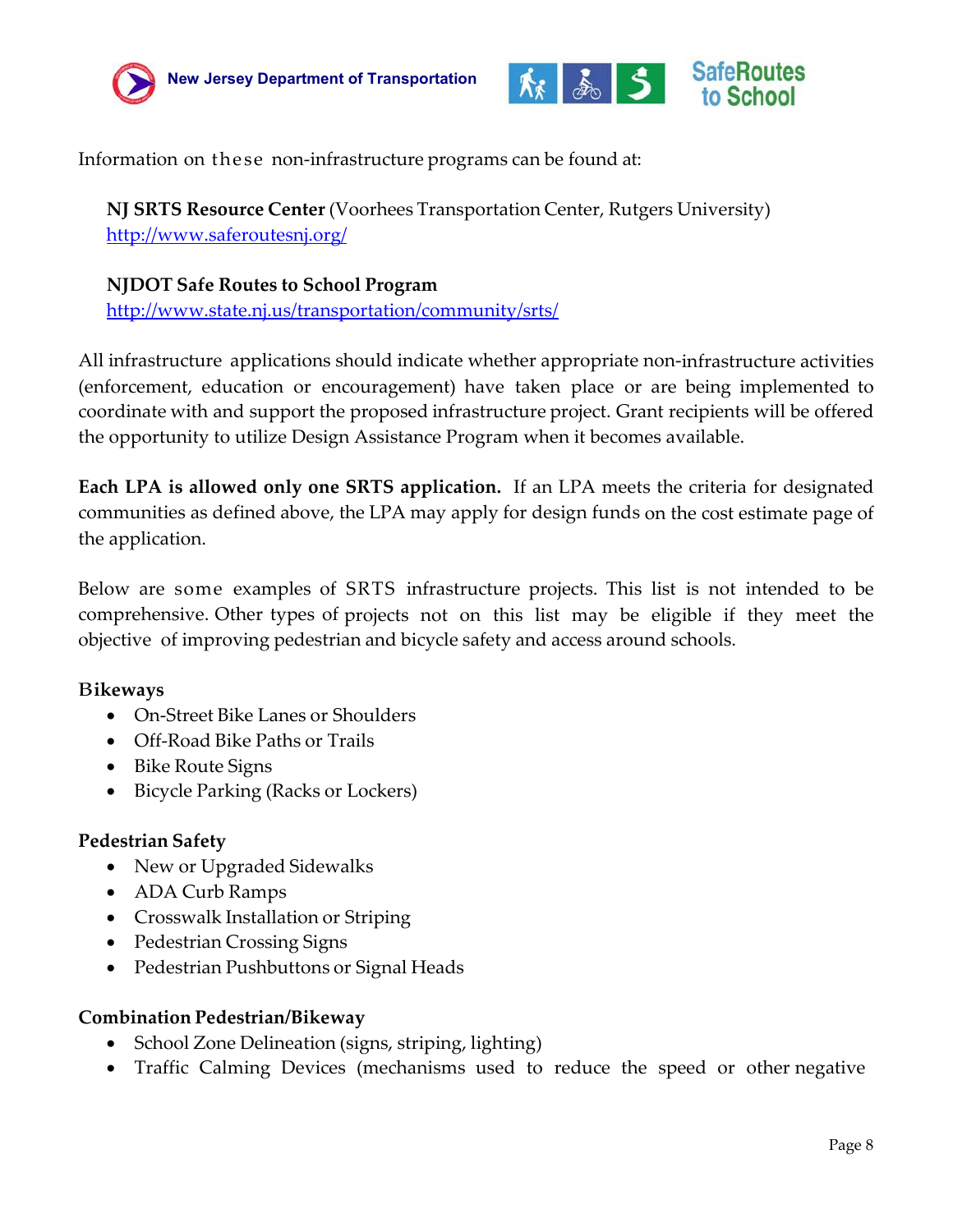



effects of motor vehicle traffic) Examples include center island medians, curb extensions, speed humps/tables, and full/partial street closures.

• New or Upgraded Intersection and/or Crosswalk Treatment (allows pedestrians and bicyclists to cross the street more safely) Examples include median refuges, raised crossings, raised intersections, traffic signals, pavement markings, traffic stripes, in‐ roadway crossing lights, flashing beacons, bicycle‐ sensitive signal actuation devices, pedestrian countdown signals, vehicle speed feedback signs, pedestrian activated signal upgrades, and sight distance improvements.

Construction and capital improvement projects must be located within two miles of a primary or middle school (grades  $K - 8$ ). Schools with grades extending beyond grade 8, but include any of grades K‐8, are eligible to receive funding for infrastructure improvements. Schools benefiting from the program may be public, private or charter, as long as the project is located within the public right-of-way.

For infrastructure projects, public funds must be spent on projects within the public right‐of‐ way. This may include projects on private land that have public access easements. Public property includes lands that are owned by a public entity, including those lands owned by public school districts.

For projects on private land**,** there must be a written legal easement or other written legally binding agreement that ensures public access to the project. There must be an easement file of record, which specifies the minimum length of time for the agreement to maximize the public investment in the project. The project agreement should clearly state in writing:

- The purpose of the project
- The minimum timeframe for the easement or lease
- The duties and responsibilities of the parties involved
- How the property will be used and maintained in the future

The project must remain open for general public access for the useful life for which the funds were intended, and for the timeframe specified in the easement or lease.

Reversionary clauses may be appropriate in some instances. These clauses would assure that if access to the property is no longer needed for the purpose for which it was acquired, it would revert to the original owner.

To ensure that any proposed infrastructure projects protect and enhance the environment, the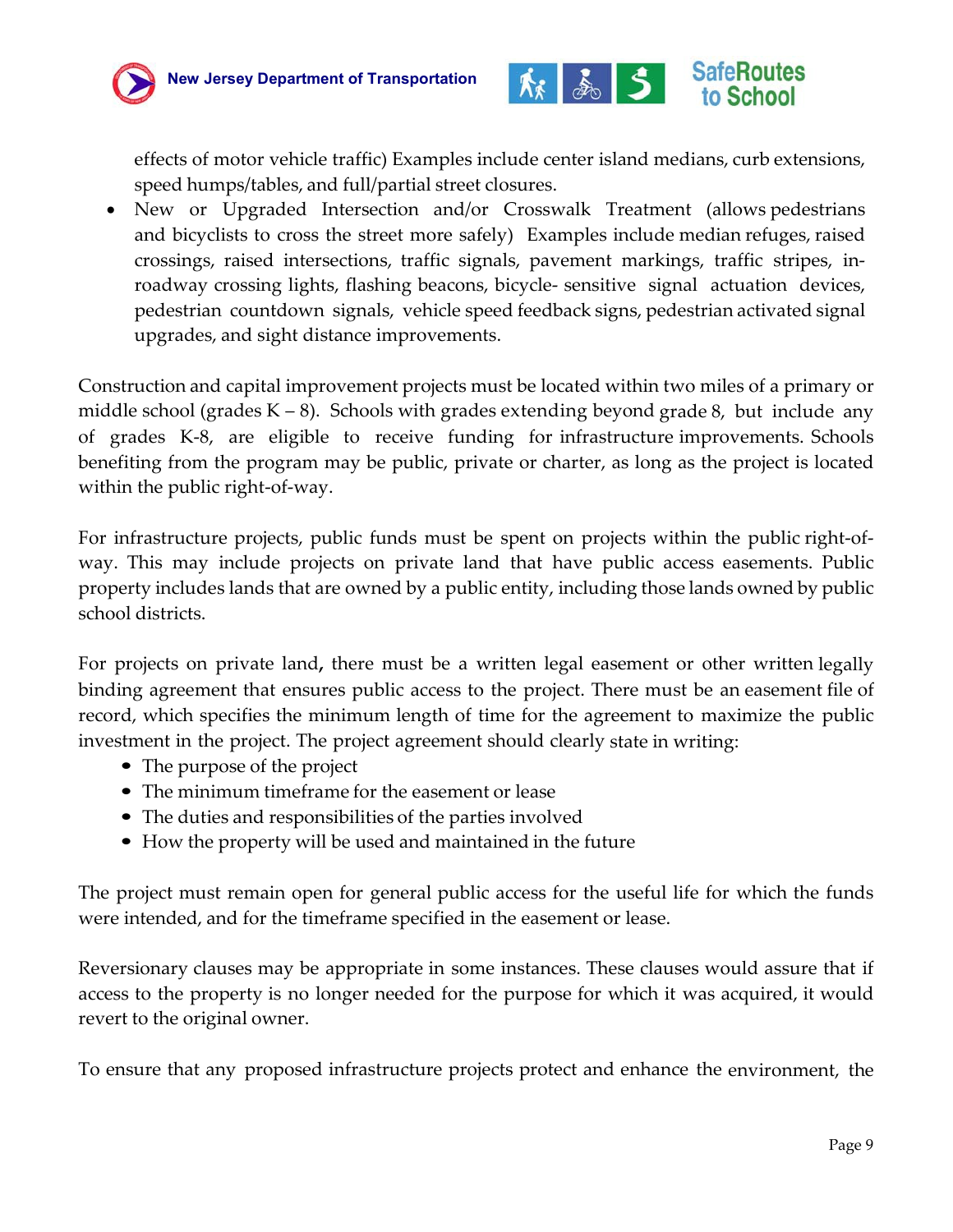



LPA is responsible for securing all applicable environmental permits and approvals. SRTS infrastructure projects must conform to the requirements of the National Environmental Policy Act (NEPA), the National Historic Preservation Act (Section 106) and the Department of Transportation Act – Section 4(f) which protects parks, recreational areas, wildlife and waterfowl refuges, and public and private historical sites. For guidance on federal environmental regulations, please see the following web sites:

#### **United States Environmental Protection Agency**

<http://www.epa.gov/compliance/nepa/>

#### **Advisory Council on Historic Preservation**

<https://www.achp.gov/protecting-historic-properties>

#### **United States Department of Transportation**

<http://www.environment.fhwa.dot.gov/4f/index.asp>

DVRPC's regional sidewalk inventory maps every sidewalk, curb ramp, and crosswalk in the Greater Philadelphia region. The Sidewalk Gap Analysis Explorer (link: [https://www.dvrpc.org/webmaps/sidewalk-gaps/\)](https://urldefense.com/v3/__https:/www.dvrpc.org/webmaps/sidewalk-gaps/__;!!J30X0ZrnC1oQtbA!ZxXh0QJU1b9FeIJV85M7S1N7Ibav8IhVB4l7t9sephuu61pHD-n6-U8ZYr8kZ4oyXj3bTg$) analysis helps communities around the region prioritize the pedestrian improvements that will make the greatest impact. This interactive webmap can help you understand how your SRTS project will improve pedestrian connectivity in your community.

*Note:* Please note all funded projects must be advanced in accordance with federal and state laws, regulations and procedural requirements, some of which may require extensive administration and time to complete. In some cases, an infrastructure project may take additional time prior to the construction due to the State Historic Preservation Office (SHPO) approval process, procurement requirements, and other compliance issues.

### <span id="page-9-0"></span>**D.ELIGIBLE COSTS**

Eligible project costs are for construction only. LPAs are encouraged to utilize their own funds to pay for the costs of preliminary engineering, environmental documentation, final design, right of way and all other "soft" costs. A detailed cost estimate of the materials and tasks needed to accomplish the activities for which the SRTS funds are being sought, must be presented as an attachment to the application. Costs for Construction Inspection Services should be identified separately if funds are desired for this activity. The SRTS Program is a reimbursement program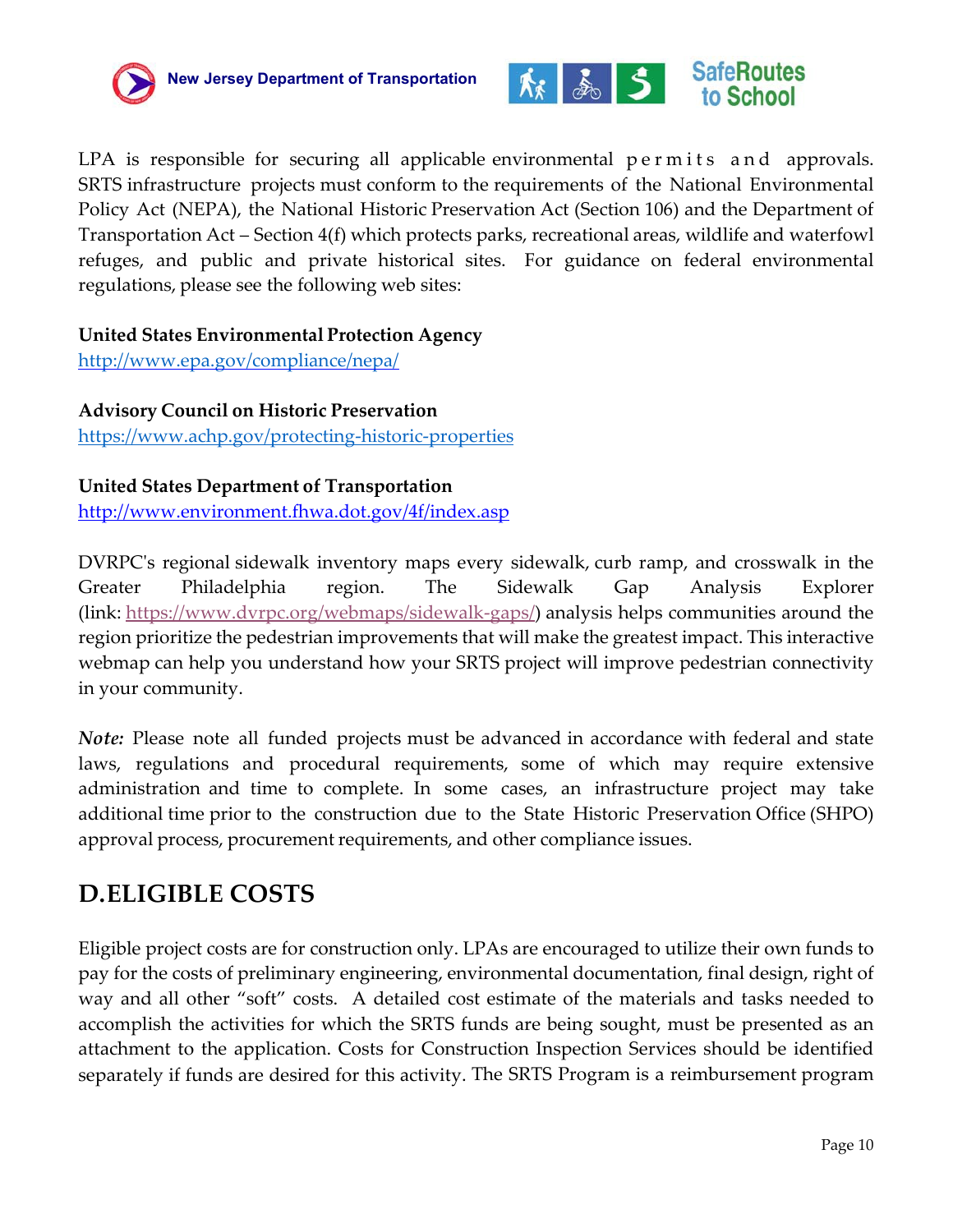



for documented costs incurred. It is not a "cash up front" program. Any costs incurred prior to FHWA authorization and executions of the agreement by NJDOT are not eligible for reimbursement. Additionally, the following costs are not eligible for participation:

- Administrative costs
- Miscellaneous "contingencies"
- Right-of-Way
- Utility facility relocations
- Uniformed traffic directors unless required by design

## <span id="page-10-0"></span>**E. PROJECT SELECTION CRITERIA**

The applications will be reviewed by the SRTS selection committee, on-site by NJDOT staff, and evaluated using the established program criteria and a 25-point rating system. Each project will be assessed based solely on the content of the application and attachments. The following is taken into consideration during the review of each application:

- 1. Program Requirements
	- o The application has been submitted by a valid recipient.
	- o It includes board approved resolution of support from the applicant.
	- $\circ$  It includes letter(s)/ resolution(s) of support from the targeted school.
	- o It includes letters/resolutions of support from the right‐of‐way owner.
	- o It includes a signed letter of support or board approved resolution from the party responsible for maintenance of the project.
	- o The applicant provides the name and title of the LPA employee in responsible charge of the project (cannot be a consultant).
	- o The project is within 2 miles of a grade K‐8 school.
	- o Due to the COVID pandemic SRTS Student Arrival and Departure Tallies are not required as part of the 2022 application submission. Grant recipients will be required to submit them upon notification of the grant approval.
- 2. The project is located within a Schools Development Authority (SDA) District.
	- o Listings of SDA Districts: [https://www.njsda.gov/NJSDA/Content/FactSheets/31\\_SDA\\_Districts.pdf](https://www.njsda.gov/NJSDA/Content/FactSheets/31_SDA_Districts.pdf)
- 3. The project is located within an Opportunity Zone or Targeted Urban Municipalities (TUMS) list.
	- o Click the link below for 2020 TUMS List https://njsage.intelligrants.com/Documentation/NJSAGE/TUMS\_List\_2020.pdf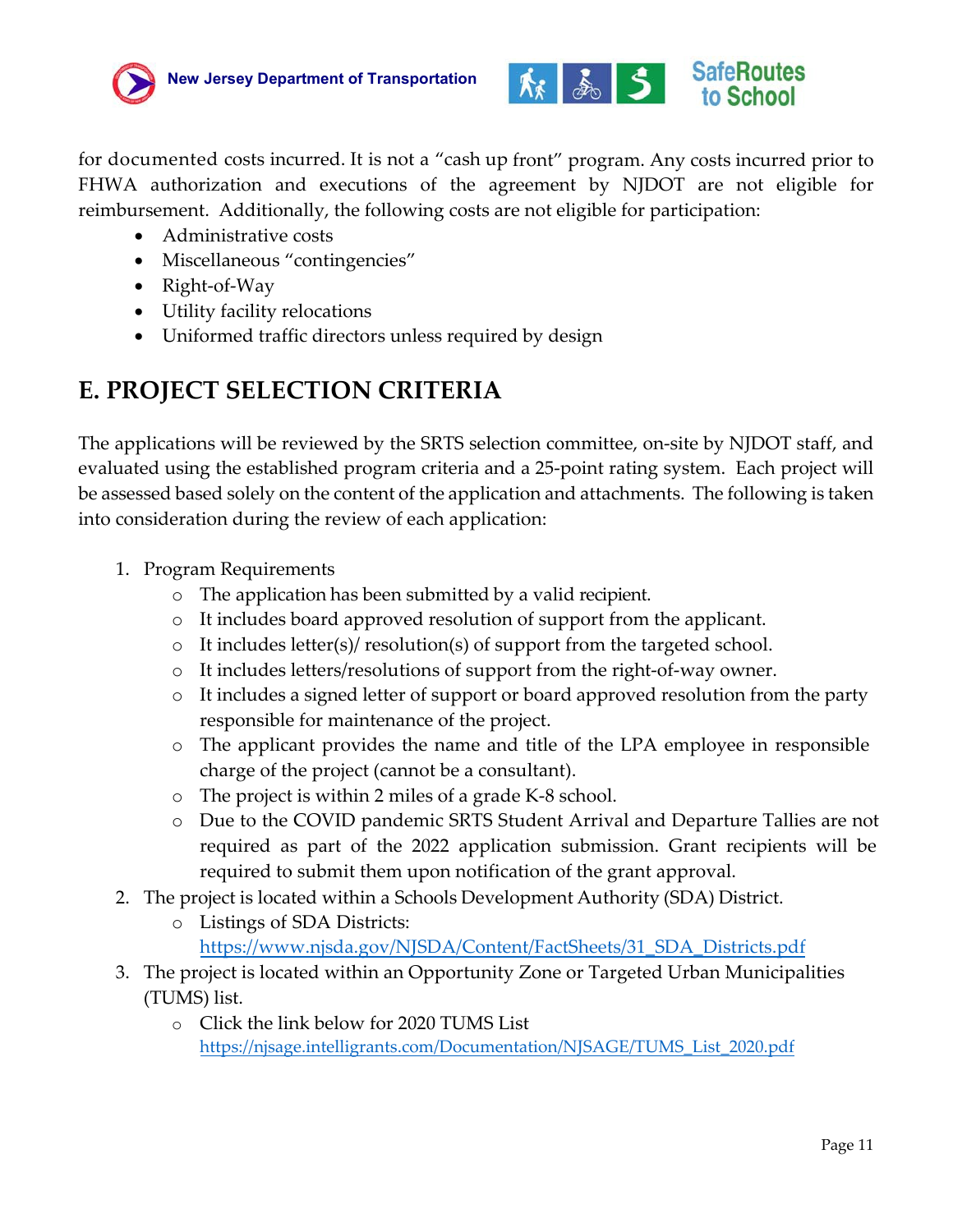



- o Opportunity Zone [https://www.state.nj.us/dca/divisions/lps/opp\\_zones.html](https://www.state.nj.us/dca/divisions/lps/opp_zones.html)
- 4. The LPA has demonstrated a commitment to walking and bicycling through implementation of SRTS events and programs at least at the Bronze level for the past two years.
- 5. The proposed project is an element of a completed School Travel Plan.
- 6. The school(s) benefiting from the proposed project has a written policy supporting walking and bicycling to school, including a School Wellness Policy or the municipality in which the project is proposed has adopted a Complete Streets Policy.
- 7. A railroad crossing or highway ramp crossing will be improved as part of the project.
- 8. The application includes a realistic project schedule, including milestones, from implementation through post project evaluation.
- 9. The LPA has provided reasonable assurance that the project will receive federal authorization within two years of the SRTS grant announcement date.
- 10. The LPA has authorized previous federal-aid projects within the allotted timeframe.
- 11. The LPA has demonstrated a commitment to walking and bicycling through events and programs like Walk and Bike to School Days, bicycle rodeos, walking audits, etc.
- 12. The LPA has previously constructed projects to improve conditions for bicycling and walking.
- 13. The proposed project connects to an existing local or regional bicycle or pedestrian network.
- 14. The application clearly and accurately describes the problem(s).
- 15. The LPA has employed quality data sources to document the problem(s) including crash reports, photographs, maps, survey results, health statistics, crime reports, etc.
- 16. The project, as described, addresses the problem(s) identified.
- 17. The project, as described, has the potential to make walking or cycling to school safer
- 18. The project, as described, has the potential to increase the number of students walking or bicycling to school.
- 19. The application includes appropriate evaluation measures that will be employed to measure results.
- 20. The application includes a detailed construction cost estimate.
- 21. The application contains letters that indicate community support from those other than the applicant and local elected officials.

## <span id="page-11-0"></span>**F. PROJECT SELECTION PROCESS**

The selection process for SRTS projects and activities includes the participation of a SRTS Selection Committee charged with applying the selection criteria as discussed in this guidance document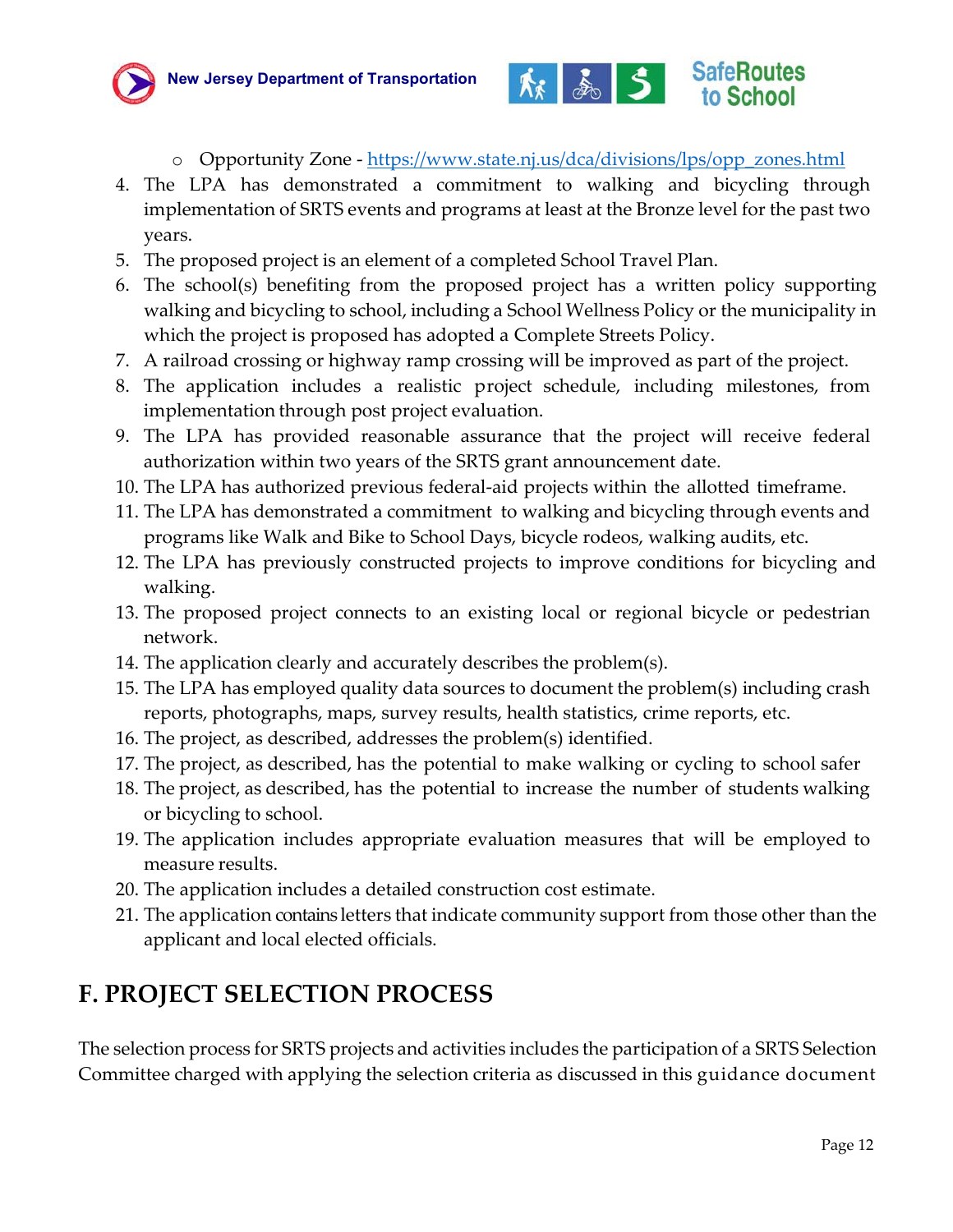



and preparing the recommended "shortlist" of projects for consideration by the Commissioner of Transportation.

The SRTS Selection Committee is comprised of representatives from the following organizations:

- New Jersey Department of Transportation
	- o Division of Local Aid and Economic Development
	- o Division of Environmental Resources
	- o Office of Bicycle and Pedestrian Programs
- North Jersey Transportation Planning Authority
- Delaware Valley Regional Planning Commission
- South Jersey Transportation Planning Organization

Other organizations or individuals may be added to the Committee at the discretion of the Commissioner of Transportation. The Federal Highway Administration (FHWA) – New Jersey Division Office observes and monitors the selection process.

The Selection Committee evaluates the ratings and information provided by the individual raters. As noted earlier, NJDOT staff visit each infrastructure project site and prepare ratings and comments for use by the Selection Committee. They may also use this review period to consult with other agencies with knowledge and experience that will benefit the selection of the best candidate projects.

Select projects will undergo further internal review and evaluation by the NJDOT staff to establish technical feasibility (time frame, design standards, permits, environmental constraints, etc.), to confirm accuracy of project costs and to ensure that the recommended list of projects meets the program goals. There will be no preference given to projects with certain cost levels or goals. However, the recommended project list will be developed with consideration given to geographic and demographic distribution. The final selections are approvedby the Commissioner of Transportation along with each respective MPO Board.

All SRTS grants are awarded based on the detailed scope of work included in the application. No optional items will be accepted during the selection process. The LPA must indicate actual items that will be used on the project. Grants are not transferrable to other projects or locations. Minor scope of work modifications are subject to approval by NJDOT and must be consistent with the original intent of the selected project and contiguous to the original project limits.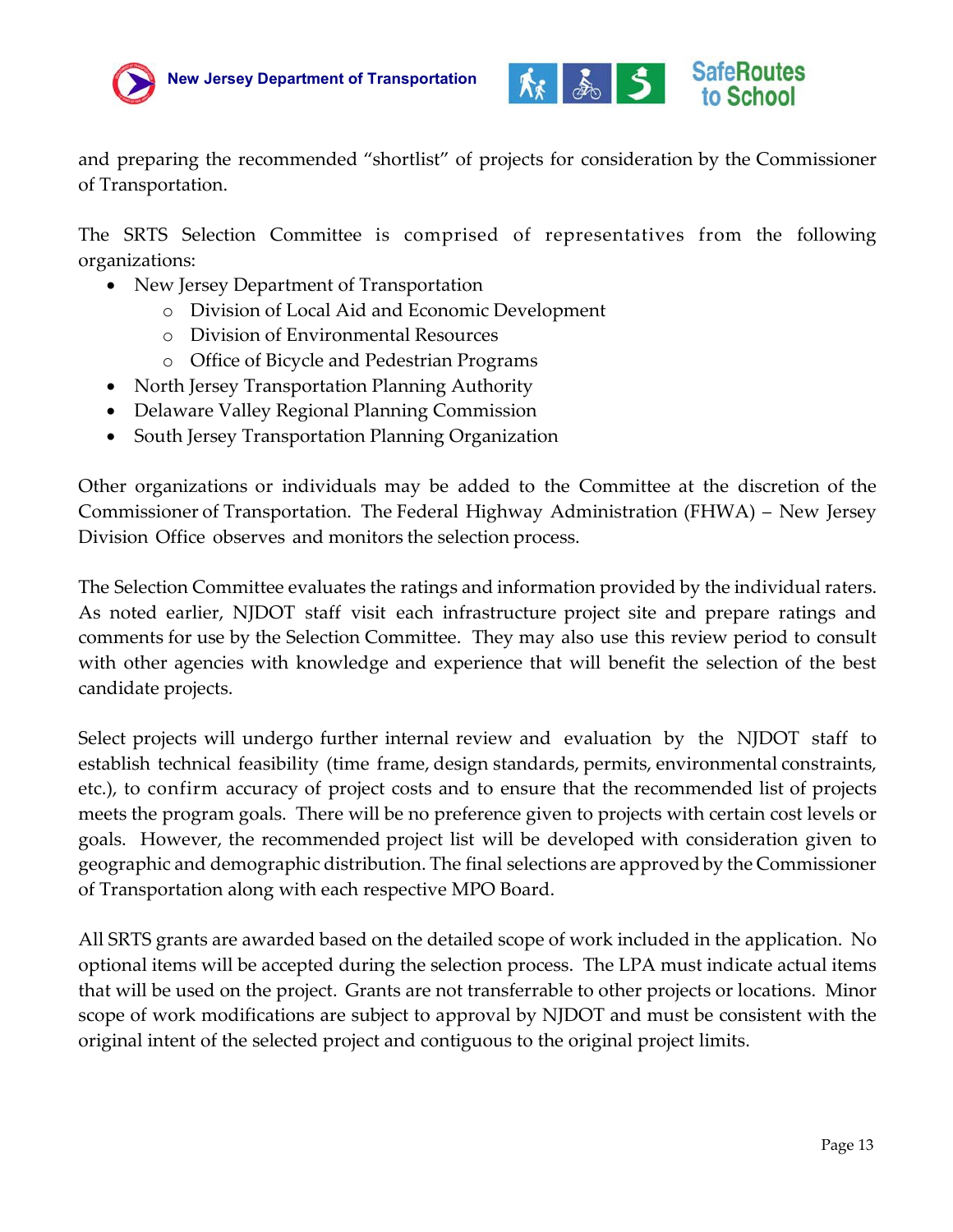



If your application is chosen, you will be required to attend a project kick‐off meeting with NJDOT staff to learn more about the implementation and authorization process. **All selected projects are required to receive federal authorization for construction or implementation before any work on the project begins AND within two years of the grantee receiving notice of the award.** 

## <span id="page-13-0"></span>**G.APPLICATION GUIDANCE**

The application submission deadline is stated in the letter sent out by the NJDOT to all perspective applicants and is also posted on the NJDOT website. All SRTS applications are to be submitted online through NJDOT SAGE (System for Administering Grants Electronically) which can be accessed from the NJDOT website:

[www.state.nj.us/transportation/business/localaid/sage.shtm.](http://www.state.nj.us/transportation/business/localaid/sage.shtm)

LPAs should read and follow the instructions on each page of the online application. For NJDOT SAGE site technical assistance, please contact your respective Local Aid District Office Representative. A contact list is provided in Section J.

The following guidance is provided to assist you in the completion of your application and corresponds with the sections as they appear within the SAGE application:

### <span id="page-13-1"></span>**1. Acknowledgement Page**

Prior to initiating a new application, all LPAs must acknowledge that they have read the statements contained therein.

#### <span id="page-13-2"></span>**2. Program Requirements**

If any of the Program Requirements are not met, the project is ineligible for funding and the application will not be considered. Applications must satisfy the following requirements:

a. *Resolutions of Support* 

Each application must include, as attachments, board approved resolutions of support from the **governing body** of the LPA applying for the grant.

Resolutions of support are required as they demonstrate compliance with federal regulations allowing an opportunity for public participation and community input. The resolutions further demonstrate there is formal local stakeholder support of the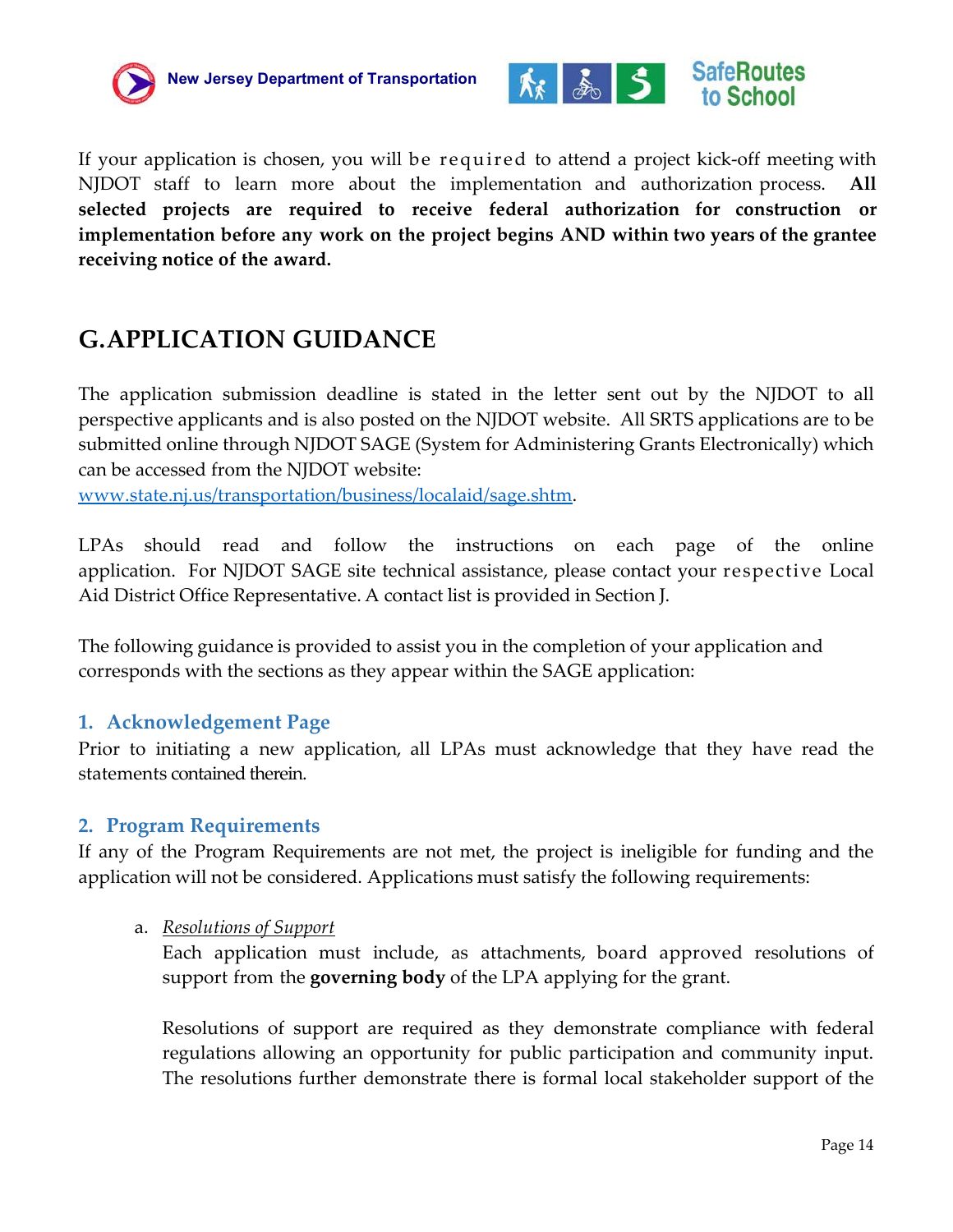



proposed improvements.

Sample resolutions of support for the municipality can be found on the NJ SRTS Resource Center website at: [www.saferoutesnj.org.](http://www.saferoutesnj.org/)

#### **Resolutions of Support**

- Must be dated within one year of the NJDOT application solicitation letter date.
- Must refer to the project for which the funds are being sought.
- Must provide evidence of board action adopting the Resolution of Support, which includes a signature and date of the action.
- Unsigned resolutions of support will not be accepted.

For projects on a state highway, there will be no resolution of support from the NJDOT. The LPA must coordinate with the appropriate regional NJDOT office to receive the necessary highway occupancy permit approvals prior to federal authorization of construction.

b. *Letters/Resolutions of Support-School Board/Owner of the Public Right-of-Way* Letters (signed by the Mayor, County Freeholder, or Executive Director of the organization) or resolutions of support are required from the participating school board, and the owner of the public right of way in which the project is to be located.

In addition, if the agency(ies) with ownership of the public right-of-way where the project is proposed (the municipality or county) is different than the applicant LPA, they must show support for the project in the form of a letter signed by the Mayor, County Freeholder, or Executive Director of the organization or an approved resolution. If the LPA is a private school, a letter signed by the executive director may be attached in lieu of a resolution.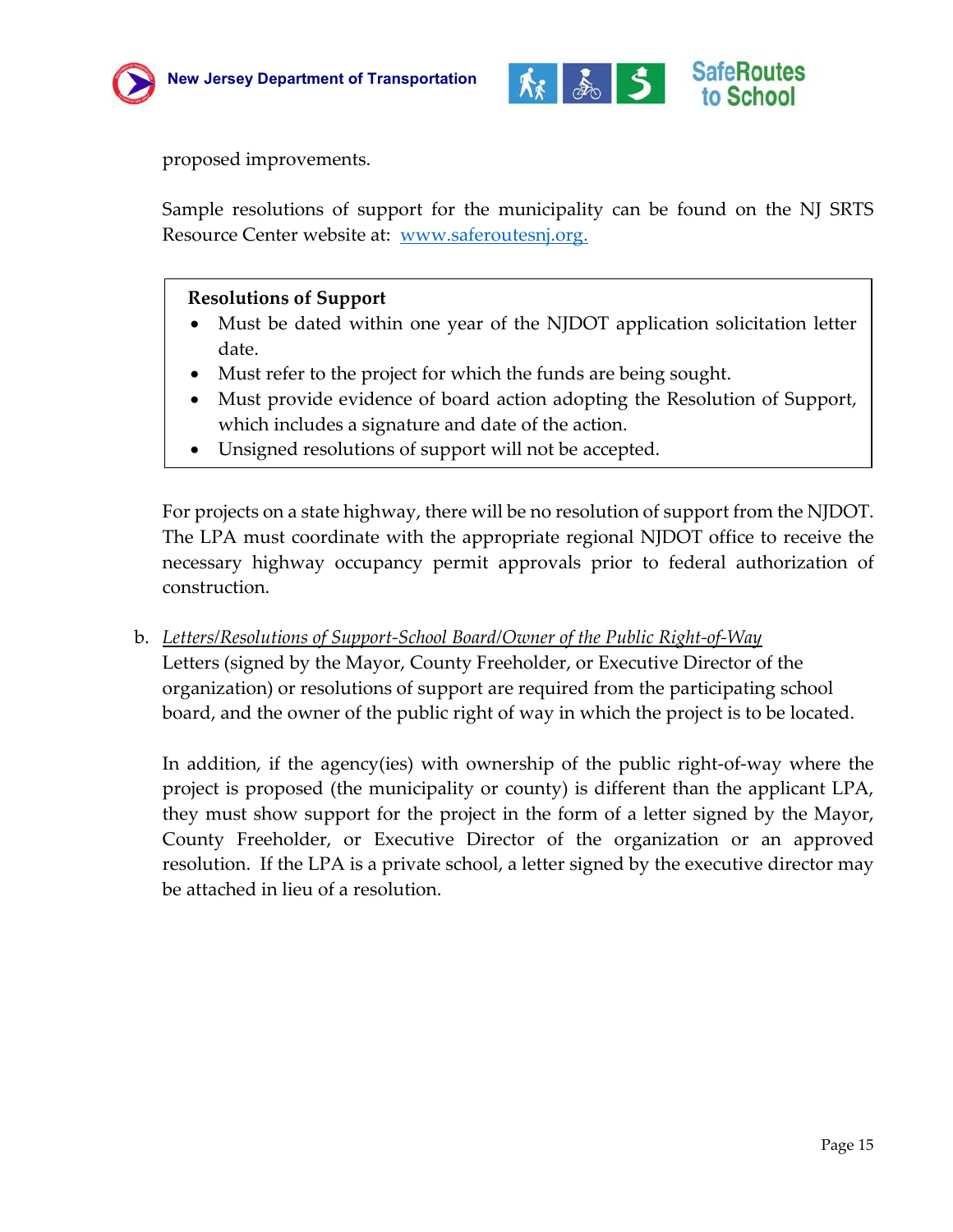



#### **Letters/Resolutions from the school Board/Owner of Public Right-of-Way**

- Letters/resolutions must be dated within one year of the NJDOT application solicitation letter date.
- Letters/resolutions must refer to the project for which the funds are being sought.
- Letters/resolutions must include a signature and date of the action.
- Unsigned letters/resolutions will not be accepted.

#### *c. Maintenance Commitment*

The LPA must indicate and certify continual ownership and maintenance for the useful life of the project. If the applicant does not have jurisdiction over the right-of-way where the project is proposed, then a signed letter or board approved resolution must be provided by the party having maintenance jurisdiction.

#### **Maintenance Commitments**

- Letters/resolutions must be dated within one year of the NJDOT application solicitation letter date.
- Letters/resolutions must refer to the project for which the funds are being sought.
- Letters/resolutions must include a signature and date of the action.
- Unsigned letters/resolutions will not be accepted.

#### *d. Responsible Charge*

The responsible charge is defined in 23 CFR 635.105(a) (4). Federal regulations require LPA's to provide a full-time employee to be in responsible charge of Federal-aid construction projects. The person in responsible charge of LPA administered projects does not have to be an engineer, but they must be a full-time employee of the LPA. The name, title, and employer of the person who will be in responsible charge of the project is required.

Consultant Engineers providing engineering services or functioning as the Local Public Agency engineer of record are not eligible to serve as a responsible charge.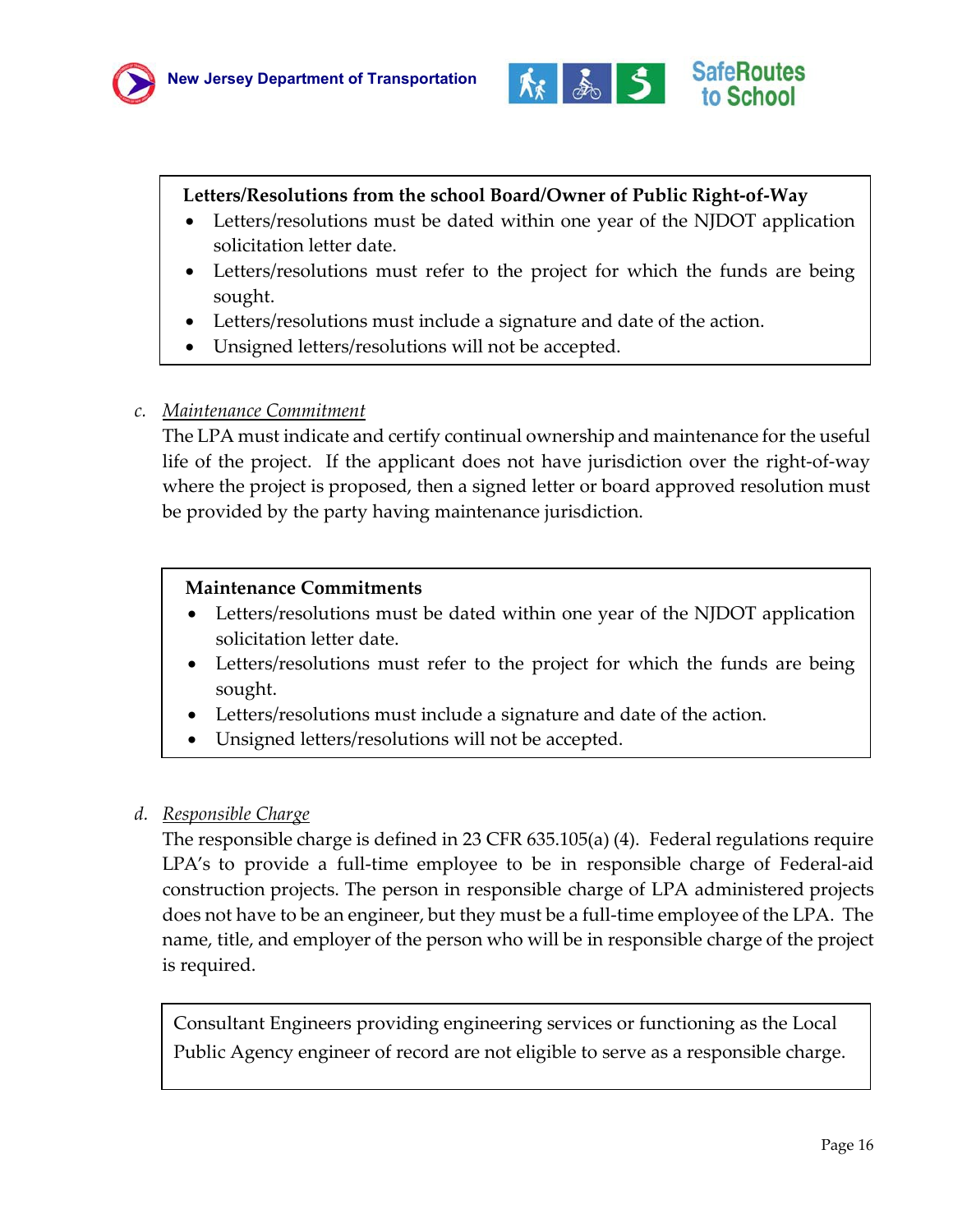



The LPA responsible charge is accountable for the project and expected to perform the following duties and functions:

- Administer government project activities, including those dealing with cost, time, adherence to contract requirements, construction quality, and scope of Federal-aid projects;
- Maintain familiarity of day to day project operations, including project safety issues;
- Make or participate in decisions about changed conditions or scope changes that require change orders or supplemental agreements;
- Visit and review the project on a frequency that is commensurate with the magnitude and complexity of the project;
- Review financial processes, transactions and documentation to ensure that safeguards are in place to minimize fraud, waste, and abuse;
- Direct project staff, agency or consultant, to carry out project administration and contract oversight, including proper documentation; and
- Be aware of the qualifications, assignments, and on-the-job performance of the agency and consultant staff at all stages of the project.

Federal regulations do not preclude the sharing of these duties and functions among a number of LPA employees, nor do the regulations preclude one employee from having responsible charge of several projects and directing project managers assigned to specific projects.

*e. Distance to School*

The project must be within 2 miles of a K-8 school. The LPA must attach a map showing the location of the schools involved and the proposed improvements, indicating the distance between them. Applications for projects benefitting only students in grades 9 through 12 are not eligible.

*f. SRTS Student Arrival and Departure Tallies*

Due to the COVID pandemic SRTS Student Arrival and Departure Tallies are not required as part of the 2022 application submission. Grant recipients will be required to submit them upon notification of the grant approval.

Student travel tallies are administered to students on three days of any given week to determine how children are traveling to and from school. The tallies are usually administered by teachers at the beginning of the day. Teachers ask students to raise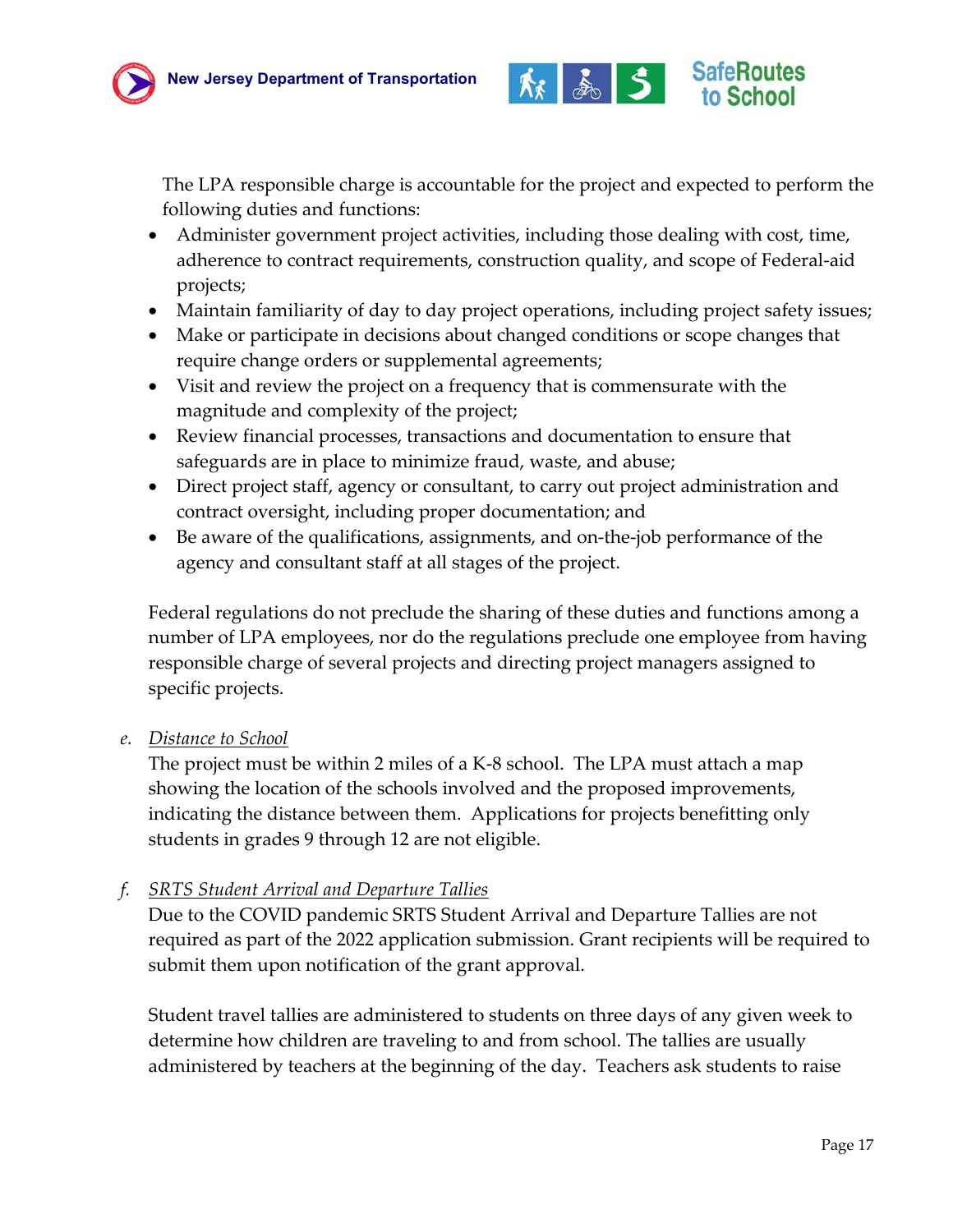



their hands to indicate both how they traveled to school and how they intend to travel home at the end of the day. They are given the choices of walk, bike, family car, carpool, school bus, transit, and other. Student Arrival and Departure Tally forms and instructions can be downloaded from the NJ Safe Routes to School Resource Center at, <http://www.saferoutesnj.org/resources/funding/>

Student Arrival and Departure Tallies should be conducted at school locations that will be impacted by the proposed infrastructure improvements. The tallies should include every grade level of the school (K-8.) They should be submitted from every class of every grade level of the school, but at a minimum one class per grade. Travel counts should be conducted on at least two of the following three days: Tuesday, Wednesday, or Thursday. (Three days would provide better data.) Counts should be recorded regardless of weather conditions.

Arrival and Departure tallies should be scanned and submitted electronically to the NJ Safe Routes to School Resource Center at Rutgers University, using the following email: [srts@ejb.rutgers.edu.](mailto:srts@ejb.rutgers.edu) The contact name, title, organization, email and phone should be included, as well as the name of the school district and municipality where the tallies were conducted.

If Arrival and Departure Tallies are not able to be scanned, copies should be made and sent via regular mail to the NJ Safe Routes to School Resource Center. Please note that mailed tallies take *at least 10 business days to arrive*. Please retain copies of the tallies in case they get lost in the mail. The NJ Safe Routes to School Resource Center is not responsible for tally forms lost in the mail.

Please mail to: NJ Safe Routes to School Resource Center Attention: Sean Meehan Alan M. Voorhees Transportation Center Edward J. Bloustein School of Planning and Public Policy Rutgers, The State University of New Jersey 33 Livingston Avenue – Room 450 New Brunswick, NJ 08901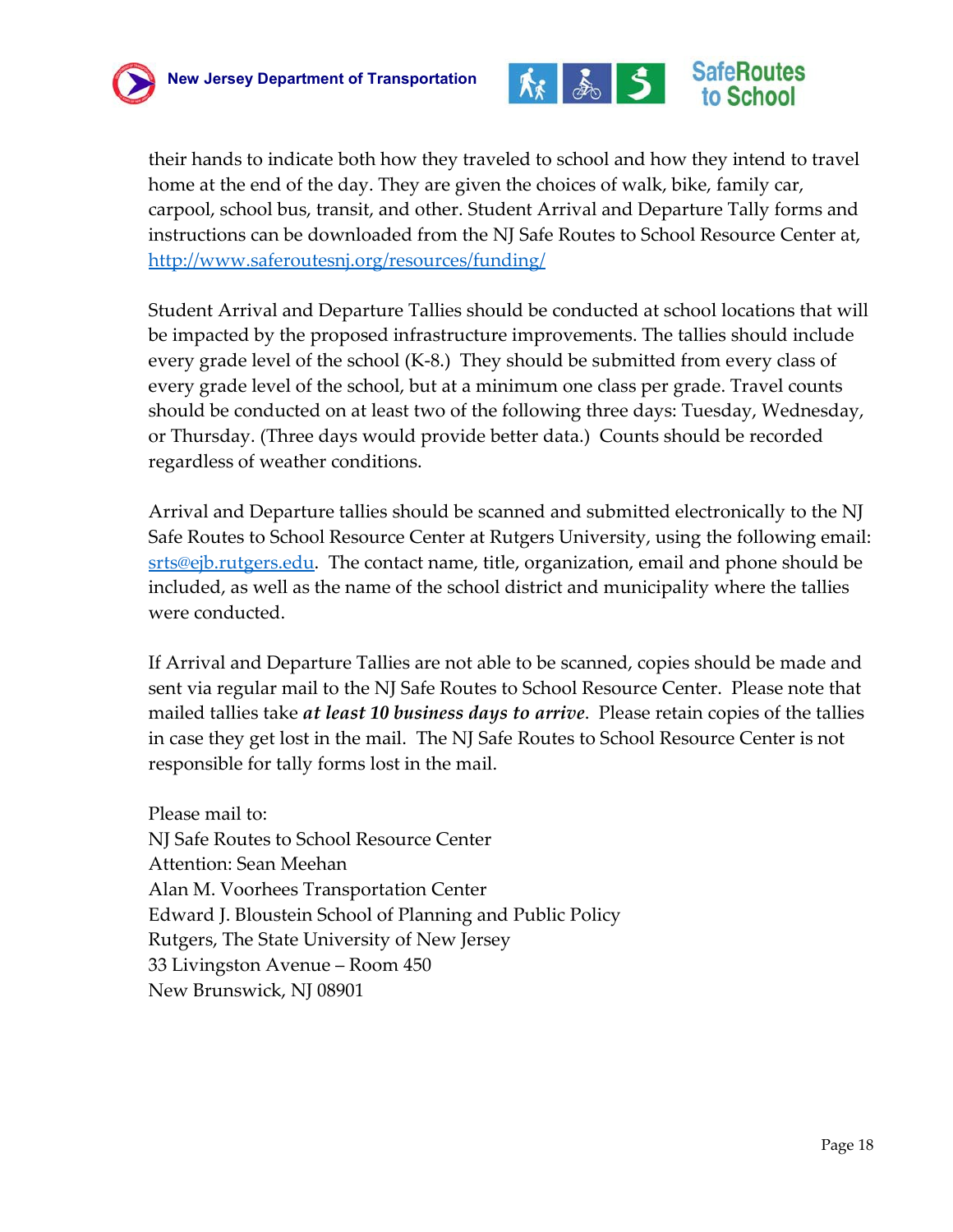



Upon receipt of the Arrival and Departure Tally Forms, an email confirmation and receipt will be sent to the main contact. The receipt can be used as verification of submission for NJDOT Safe Routes to School grant submissions.

For questions or more information about conducting or submitting Safe Routes to School Student Arrival and Departure Tallies, contact (848) 932-7901, [srts@ejb.rutgers.edu](mailto:srts@ejb.rutgers.edu) or visit [www.saferoutesnj.org](http://www.saferoutesnj.org/)

#### <span id="page-18-0"></span>**3. Type of Improvement**

NJDOT SAGE categorizes infrastructure projects as Bikeways projects, Pedestrian Safety Projects, or a combination of the two. Select the category that is most appropriate for the project for which you are seeking funds.

#### <span id="page-18-1"></span>**4. Project Information**

Indicate the name of the project. From the drop down menus, select the county and municipality in which the project is to be constructed or installed.

#### <span id="page-18-2"></span>**5. School Information**

Provide complete information for <u>each school</u> that is participating in or will benefit from the proposed project. Provide complete contact information for the designated lead coordinator at each school. Provide information about how students currently travel to and from school and the method used to collect this data. Provide information about the percentage of students living within two miles of the school and indicate whether courtesy/hazard busing is currently provided. Finally, estimate the number of additional students that will walk and bike to and/or from school because of the project.

Each LPA should also indicate whether:

- 1. The school is part of a Schools Development Authority District (a list of these districts is available at [https://www.njsda.gov/NJSDA/Content/FactSheets/31\\_SDA\\_Districts.pdf](https://www.njsda.gov/NJSDA/Content/FactSheets/31_SDA_Districts.pdf) or
- 2. The project is located within an Opportunity Zone ‐ [https://www.state.nj.us/dca/divisions/lps/opp\\_zones.html](https://www.state.nj.us/dca/divisions/lps/opp_zones.html) or
- 3. Targeted Urban Municipalities (TUMS) list. Click the link below for 2020 TUMS List ‐ https://njsage.intelligrants.com/Documentation/NJSAGE/TUMS\_List\_2020.pdf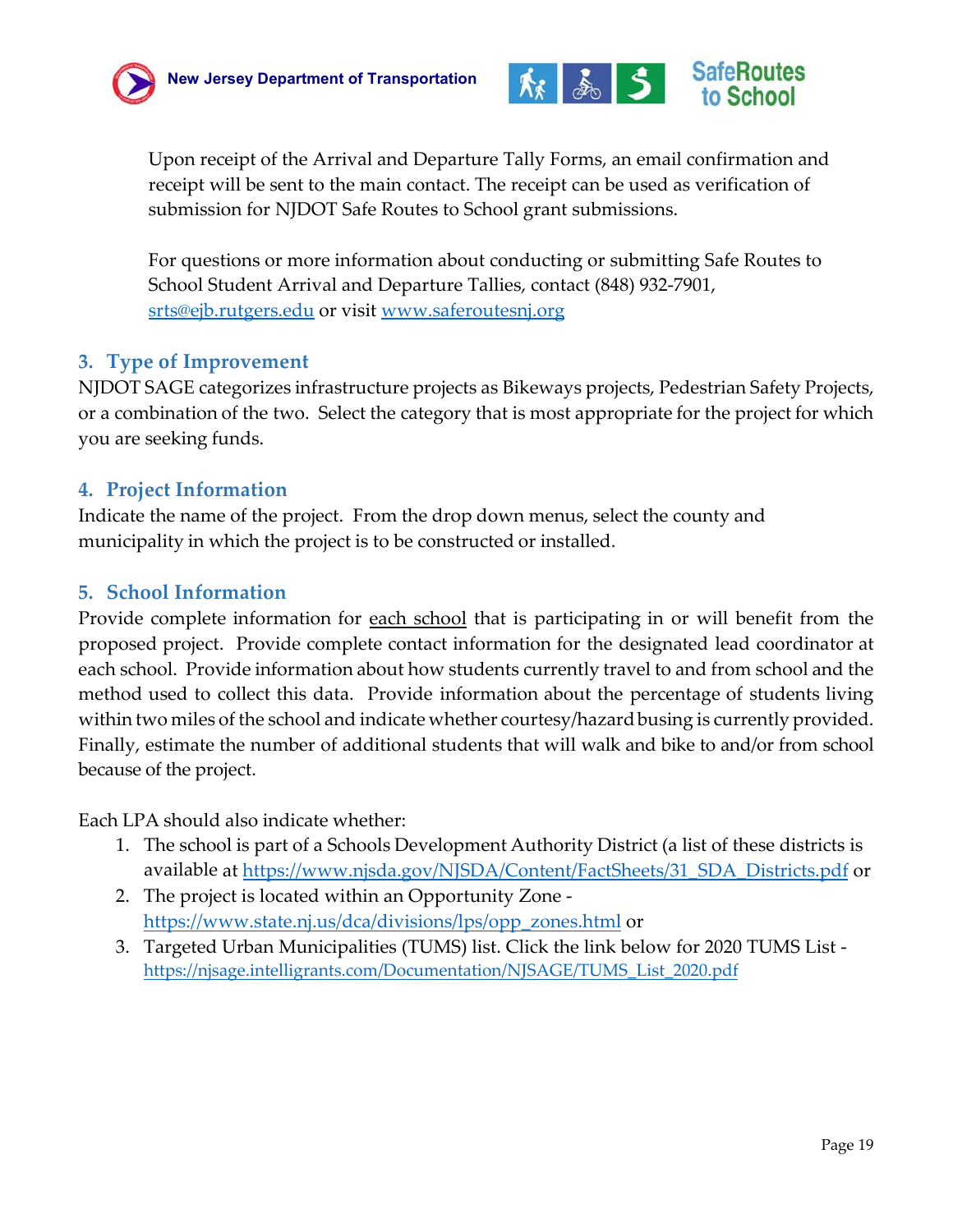



#### <span id="page-19-0"></span>**6. Demonstrated Commitment**

Additional consideration will be given to communities and schools that have shown a commitment to walking and bicycling by implementing various improvements or programs and/or have taken steps to plan for better pedestrian and bicycling facilities.

#### **NJ SRTS Program Recognition**

Many New Jersey municipalities and schools (public, private, or charter) are certified by the NJ SRTS Resource Center with either Bronze, Silver or Gold Recognition Level status. If the applicant's community has been recognized by the NJ SRTS Resource Center for their commitment to and support of Safe Routes to School, attach a copy of the NJ SRTS Recognition Certificate or a press release about the award. Recognition is valid for three (3) years.

Information on the NJ SRTS Recognition Program can be found here: <http://www.saferoutesnj.org/levels/>

#### **School Travel Plan**

A School Travel Plan (STP) "maps out" how to improve pedestrian and bicycle travel to and from school to increase the number of students who walk and bike to school and to improve safety. An STP identifies the following:

- where students walk and bike
- where students would walk and bike if they could
- what changes need to be made so that students can and will walk and bike to school

The STP will identify short term solutions for immediate action and implementation as well as long term ones that may require further planning. It contains six required elements: a school description, working groups and partnerships, a map of the school neighborhood, barriers to and opportunities for walking and biking, goals and actions and evaluation. All six elements must be in place for the plan to be considered complete. Attach any School Travel Plans that have been completed in the last five years.

Guidance on STPs is available here: **New Jersey SRTS Travel Plan Guide Website** <http://www.saferoutesnj.org/resources/stp/>

#### **Supportive Policies**

State whether the school benefiting from the proposed project has a written policy that supports walking and bicycling to school. Adopting policy is a mandated function of the school board.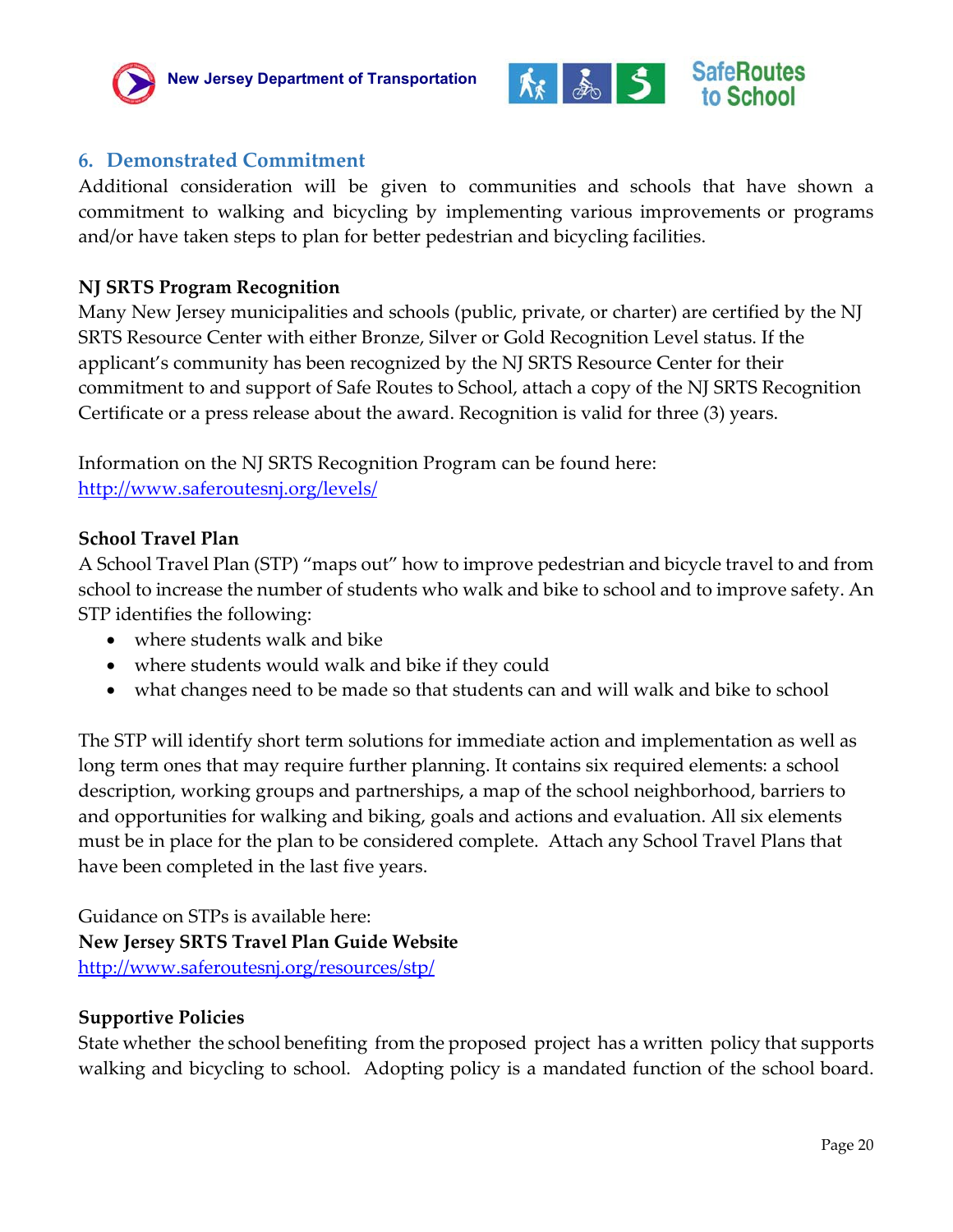



Policies establish direction for the district and its schools, set the goals, assign authority, and are the means by which educators are accountable to the public. The most important reason to have a policy is to make expectations consistent district- wide. Adopting a school bicycling or walking policy standardizes the transportation safety rules for the district. Students and guardians may not be aware of safe pedestrian or cycling behavior. A policy like these can help lay the groundwork for better and safer behavior. Attach the relevant pages of any official school policies that support walking and biking to school.

Model walking and bicycling to school policies can be found here: **NJ SRTS Resource Center Tools, Tips, and More** <https://www.saferoutesnj.org/policies/>

#### **School Wellness Policy**

Indicate whether walking and/or bicycling to school is supported in a School Wellness Policy and attach the policy's relevant pages if it is. In the Child Nutrition and Women, Infants and Children (WIC) Reauthorization Act of 2004, the U.S. Congress established a requirement that all school districts with a federally funded school meals program develop and implement wellness policies that address nutrition and physical activity. The National Alliance for Nutrition and Activity (NANA, www.nanacoalition.org) put together a task force of health, nutrition, physical activity and education professionals to create a set of model school wellness policies that school districts can adopt.

Resources for local school wellness policies can be found here:

#### **Model School Wellness Policies**

<http://www.schoolwellnesspolicies.org/WellnessResources.html>

#### **Complete Streets Policy**

Indicate whether the municipality has adopted a Complete Streets Policy and attach it to the application. Complete Streets is a nationwide movement that attempts to integrate people and place into the planning, design, construction, operation, and maintenance of our transportation networks. NJDOT promotes the development and implementation of policies and practices that ensure streets are safe for people of all ages and abilities, balance the needs of different modes, and support local land uses, economies, cultures, and natural environments.

For information on Complete Streets in New Jersey, see the following web sites: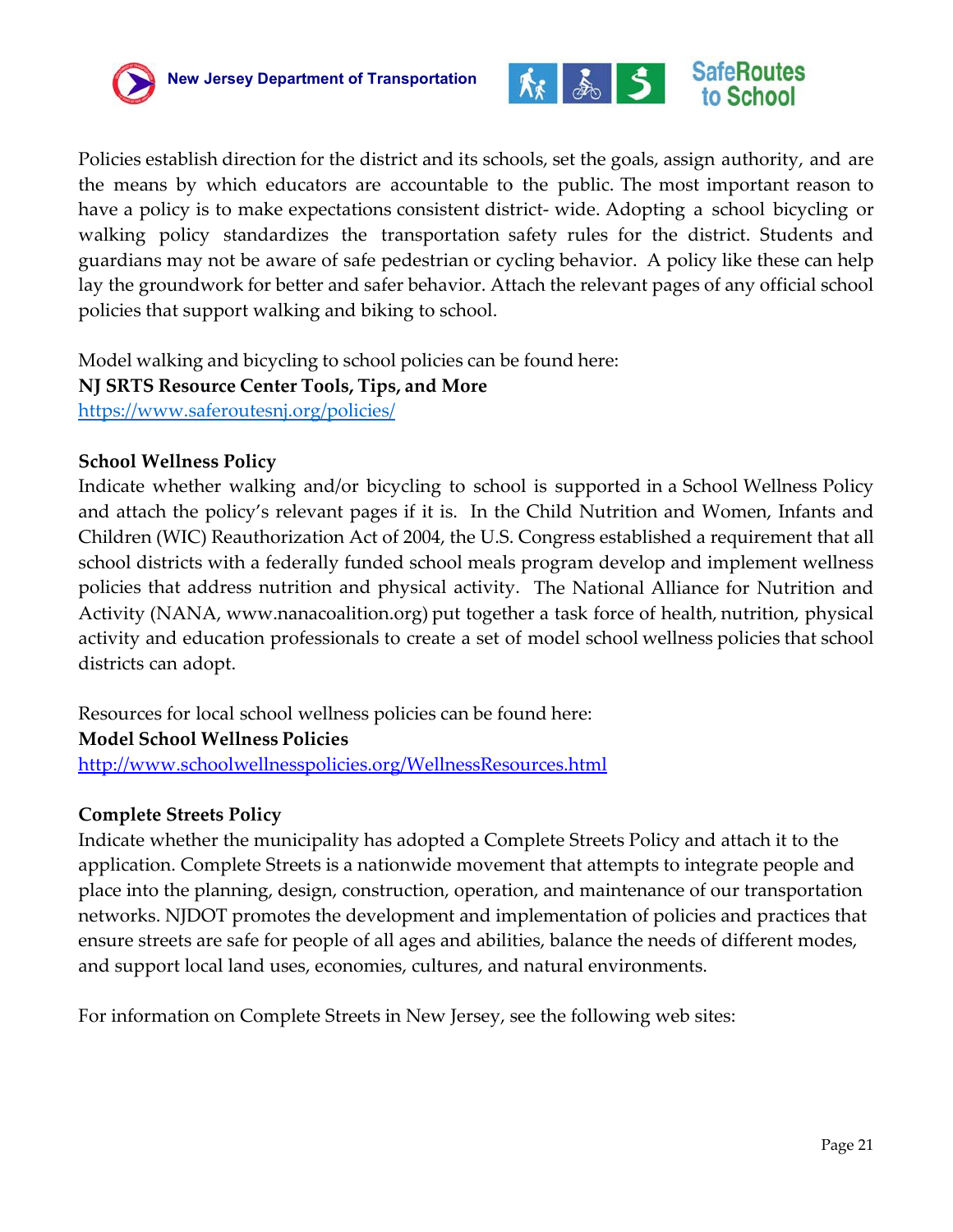



#### **NJDOT Complete Streets**

<http://www.state.nj.us/transportation/eng/completestreets/>

#### **NJ Bicycle and Pedestrian Resource Center**

<http://njbikeped.org/complete-streets-2/>

#### **Supportive Walking and Biking Programs**

Describe any existing programs that demonstrate a commitment to encouraging walking and bicycling, emphasizing those recently implemented (i.e., within the past two years). Indicate when these events occurred. Schools and towns that support and promote the use of sidewalks and paths with activities such as Walk and Bike to School Days, Walking School Buses, Bike Trains, Walk and Bike Safety Programs and Bicycle Rodeos/Clinics are more likely to see a benefit from their installation.

#### **Supportive Infrastructure Projects**

Describe any recently implemented **physical improvements** that encourage walking and bicycling to school (warning signs, sidewalks, bicycle racks), or any improvements that are in process (**except** those funded or to be funded under this program). Indicate when these projects were built or installed.

#### **Connectivity**

State whether the proposed project will connect to an existing regional bicycle or pedestrian network. The network should connect the project to a neighborhood, park, library, or other location of interest to school students.

#### <span id="page-21-0"></span>**7. Problem Statement**

Describe the current conditions for walking and bicycling in the school area. Include a description of obstacles (physical or perceived) to walking or bicycling to school and current hazards facing children who walk or bicycle to the school(s).

#### <span id="page-21-1"></span>**8. Problem Documentation**

Provide a location map covering a two-mile radius from the school(s), showing the school site(s) and problem areas relevant to this application. Maps, photographs, and other data which provide evidence of the severity of the problem, may be uploaded to SAGE. Documentation can include a history of traffic problems, accident reports, traffic counts, speed surveys, crime reports, walkability audits, photos of deficiencies, health statistics, census information and survey results.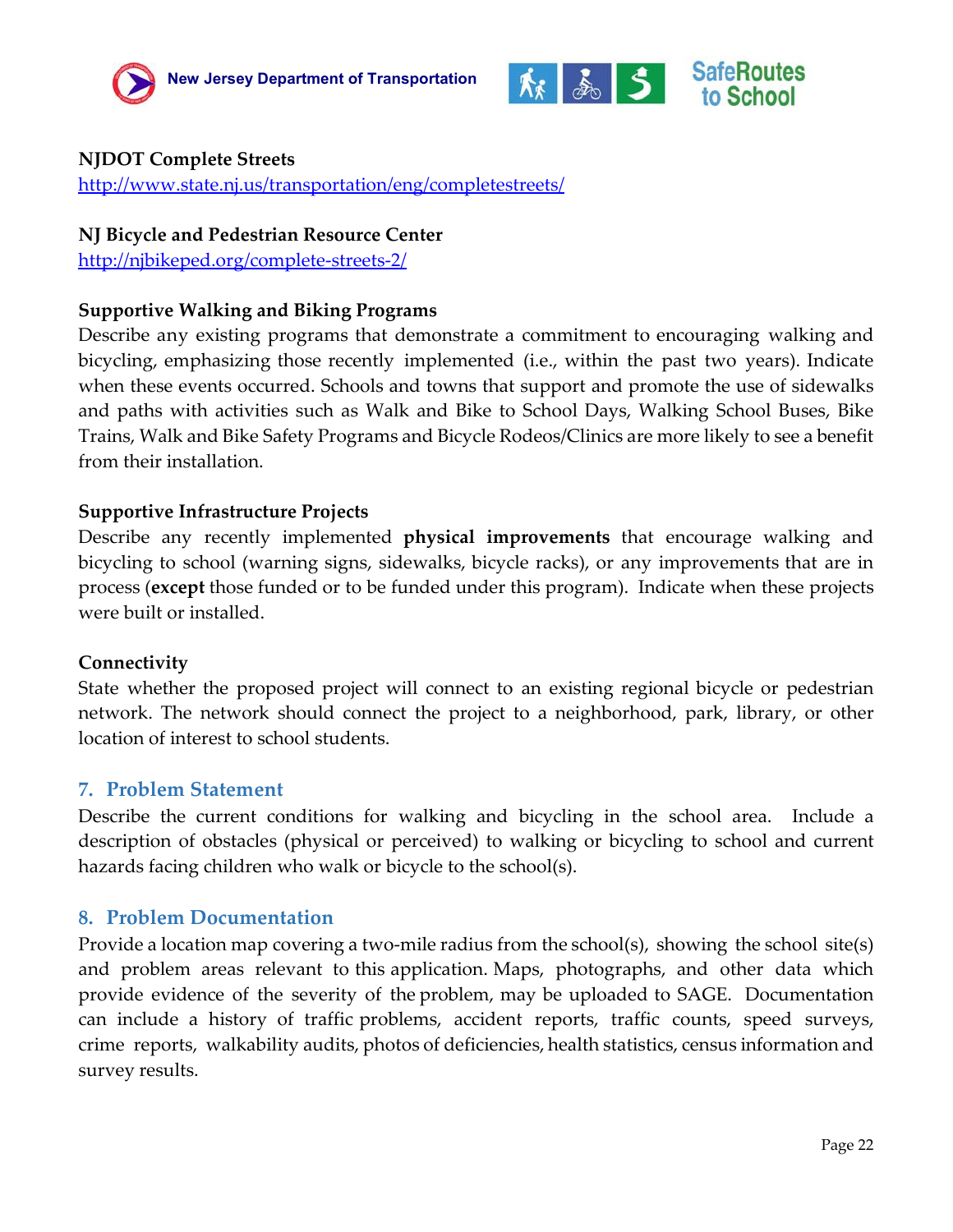



### <span id="page-22-0"></span>**9. Project Proposal**

Indicate the limits of the project. The limits may indicate either mileposts or the streets or intersections that form the borders of the project, for instance "From: Main Street", "To: Broad Street". If applicable, indicate the length of the proposed improvement.

Describe the proposed project, stating what type of project it is and where it will be located in relation to the school(s). Indicate the schools that will benefit from the project and explain how the project will create a safer walking and/or bicycling environment, or encourage more children to walk or bicycle to school. Discuss how many children will benefit from the project and whether it targets one neighborhood or the entire school community.

Provide information about the location of the project(s) and show the location(s) on a map (must be within two miles of the school). Indicate whether the project is on a walking or bicycling route to school and illustrate the relationship between the school and the project on the map. The project proposed should address the issues identified in the Problem Statement.

#### <span id="page-22-1"></span>**10.Schedule**

Describe the anticipated project schedule (in a table or list format) from start to finish, including completion and evaluation of results, for each project or activity for which funding is being sought. Indicate milestone dates (such as easement acquisitions, Right- of-Way (ROW), permits, utility relocations, environmental or historical preservation approvals, bid, advertise, award, and start of construction) by the number of months from written authorization to proceed to project completion and evaluation of results. Upload the schedule to SAGE.

Provide other information as requested on the other potential project impacts (including utility relocation, permit requirements, Right‐of‐Way requirements and involvement with other facilities, such as traffic signals, railroads, or highway ramps). If needed, provide an explanation in the application.

The project must receive federal authorization for construction or implementation within two years of the date that the applicant is notified of project selection. If the project is not authorized within two years of selection, the grant is in jeopardy of being rescinded and the applicant may have to reapply. *The Safe Routes to School program will not reimburse applicants for any expenses incurred prior to federal authorization and execution of the agreement by NJDOT.*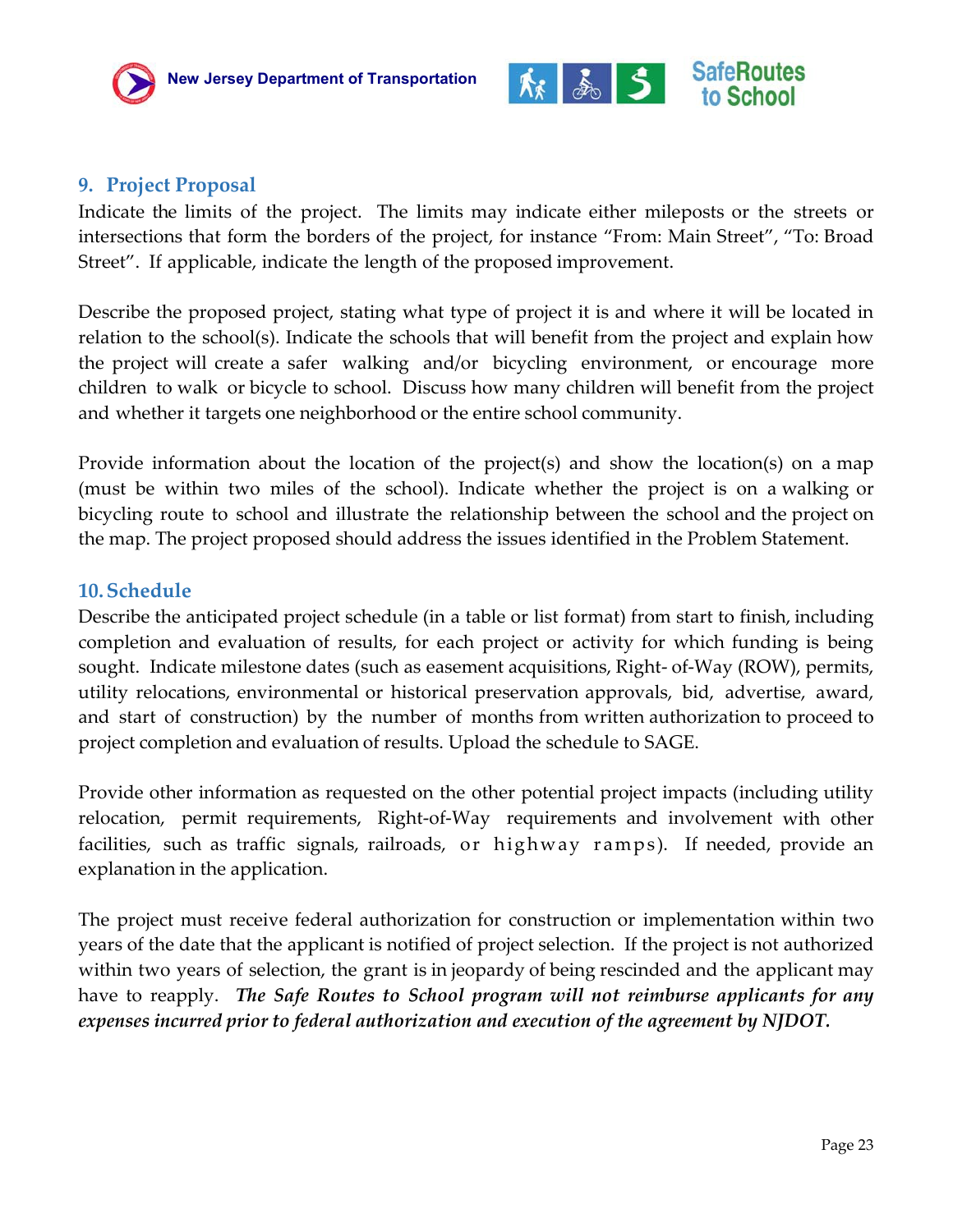



#### <span id="page-23-0"></span>**11.Cost Estimate**

Project costs eligible for funding include construction. The budget should include the costs (if any) associated with evaluating the results of the project. LPAs are encouraged to utilize their own funds to pay for the costs of preliminary engineering, environmental documentation, final design, right of way and all other "soft" costs. A detailed cost estimate of the phase for which the SRTS funds are being sought, must be presented as an attachment to the application.

Most LPAs may only apply for funding for the Construction/Installation phase of an infrastructure project.

#### <span id="page-23-1"></span>**12.Partnerships and Public Outreach**

The LPA may attach up to five (5) letters of support from community organizations, citizens, business and any and all interested parties will be considered. This should include neighborhood or business associations, and local residents. In order to be eligible, letters must be dated within one year of the date of the NJDOT application solicitation letter. Any letters of support should be addressed to the LPA, NOT to the New Jersey Department of Transportation.

#### <span id="page-23-2"></span>**13.Evaluation**

The Safe Routes to School program is intended to yield measurable results. Describe how you will be measuring the results of the projects and activities that are part of this funding request. Include evaluation in the project schedule. At a minimum, grant recipients will be required to record the number and type of improvements and the results of a follow-up survey of how students get to and from school. Other outcomes can also be a part of your evaluation process including:

- Increase in the number of children walking and/or bicycling to school
- Increased awareness of safe walking and bicycling behaviors
- Increased awareness of safe driving behaviors
- Reduction in speed limit violations
- Reductions in failure to stop for pedestrians
- Reduction in crashes involving bicyclists and pedestrians
- Decrease in motor vehicle traffic around the school during arrival/dismissal
- Improvement in crime statistics around the school
- Improvement in health statistics for the school children
- Changes in public/student perception of safety (survey)

Describe how each element of the project is to be evaluated/measured.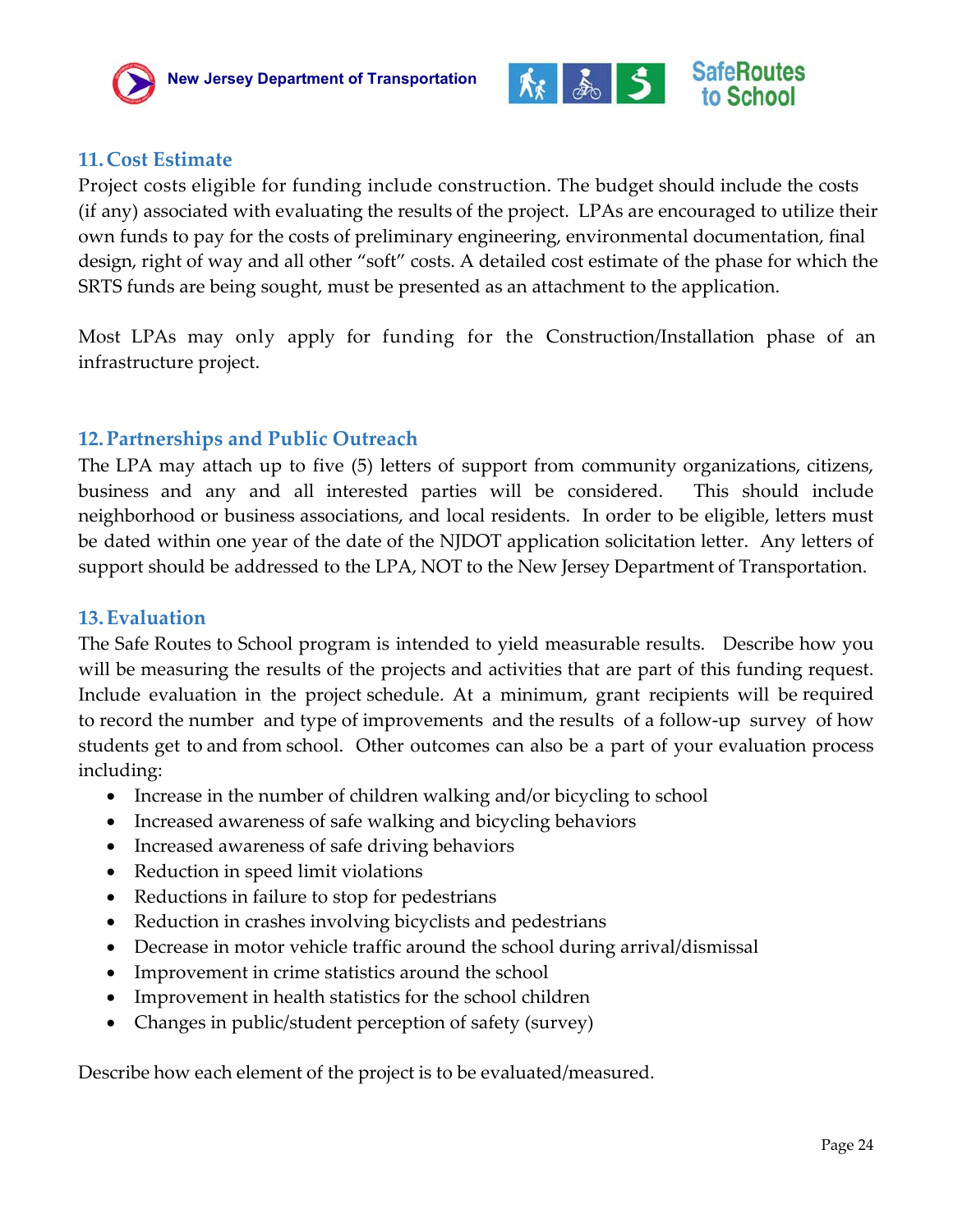

### <span id="page-24-0"></span>**14.SRTS Design Assistance Program**

The SRTS Design Assistance Program will be available to the 2022 SRTS grant recipients. This pilot program makes available consultant engineering services to assist Local Public Agencies (LPA's) with the development of plans, specifications, and estimates (PS&E) for their SRTS projects. The program was developed by NJDOT as part of the FHWA's Every Day Counts initiative and is intended to shorten time, reduce costs, and improve quality in the delivery of NJDOT SRTS projects. For more information please visit NJDOT Local Aid's website (shown above).

NJDOT will establish a pool of engineering design consultants through a quality based selection process. This purpose of this consultant pool will be to aid LPAs in the project delivery process by reducing the time required to procure professional services, ensure the consultant selection process is compliant with federal Brooks Act requirements. The pool will provide the LPA with NJDOT prequalified, cost basis approved designers to aid in the development of PS&E submissions for their eligible SRTS project.

#### <span id="page-24-1"></span>15.**Equity Considerations**

Applications will be reviewed for deliberate and actionable considerations of equity in underserved communities. Consideration will be given to applications that provide additional benefits to a community or communities identified in the following categories: Title VI, Environmental Justice, Limited English Proficiency and individuals with disabilities. Census tract data for these categories will be used to determine if a project meets the equity criteria.

**USDOT FHWA Environmental Justice and NEPA** guidance. Specific references below:

- **Executive Order 12898, Federal Actions to Address Environmental Justice (EJ) in Minority and Low-Income Populations (EO)** <https://www.archives.gov/files/federal-register/executive-orders/pdf/12898.pdf> (last accessed October 15, 2020).
- **DOT's Final EJ Strategy** [https://www.transportation.gov/transportation-policy/environmental](https://www.transportation.gov/transportation-policy/environmental-justice/environmental-justice-strategy)[justice/environmental-justice-strategy](https://www.transportation.gov/transportation-policy/environmental-justice/environmental-justice-strategy) (last accessed October 15, 2020).
- **DOT's EJ Order 5610.2** [https://www.fhwa.dot.gov/environment/environmental\\_justice/ej\\_at\\_dot/orders/order\\_5](https://www.fhwa.dot.gov/environment/environmental_justice/ej_at_dot/orders/order_56102a/index.cfm) <u>[6102a/index.cfm](https://www.fhwa.dot.gov/environment/environmental_justice/ej_at_dot/orders/order_56102a/index.cfm)</u> (last accessed October 15, 2020).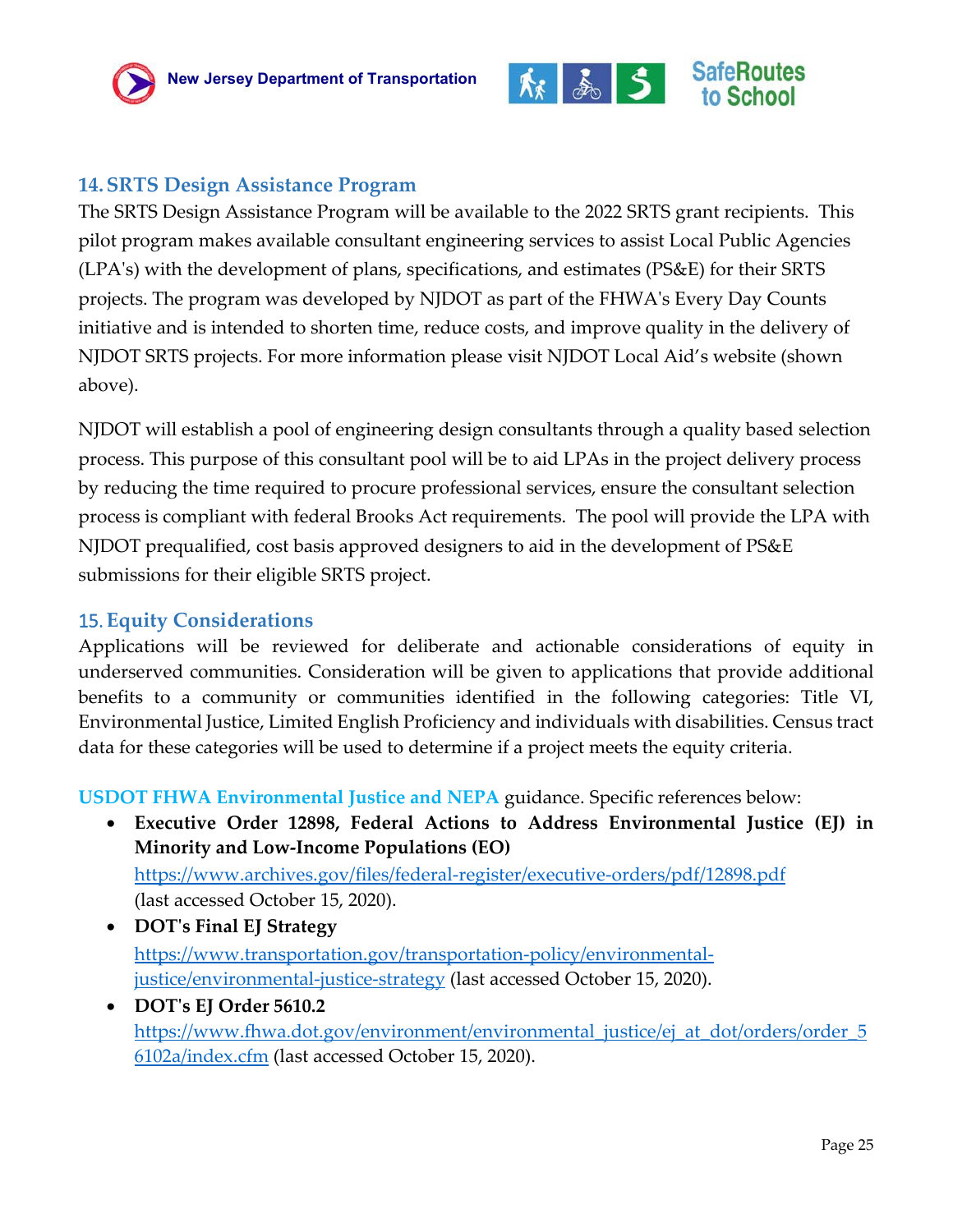



#### • **FHWA's EJ Order 6640.23**

<https://www.fhwa.dot.gov/legsregs/directives/orders/664023a.cfm> (last accessed October 15, 2020).

Census data will be used to determine if a project meets the equity criteria. Demographic EPA data sets include:

- 1. **Percent Low-Income**:
	- The percent of a Census Tract's population in households where the household income is less than or equal to twice the federal "poverty level."
	- DOT and FHWA use the Department of Health and Human Services poverty guidelines. The guidelines are updated annually and available online at **<https://aspe.hhs.gov/poverty-guidelines>**.

#### **2. Percent Minority:**

- Black or African American, Hispanic, Asian American, American Indian/Alaskan Native, and Native Hawaiian or Pacific Islander.
- The percent of individuals in a Census Tract who list their racial status as a race other than white alone and/or list their ethnicity as Hispanic or Latino. That is, all people other than non-Hispanic white-alone individuals. The word "alone" in this case indicates that the person is of a single race, not multiracial.

#### **3. Less than high school education:**

• Percent of people age 25 or older in a Census Tract whose education is short of a high school diploma.

#### **4. Linguistic isolation:**

• Percent of people in a Census Tract living in linguistically isolated households. A household in which all members age 14 years and over speak a non-English language and also speak English less than "very well" (have difficulty with English) is linguistically isolated.

#### **5. Individuals under age 5**

• Percent of people in a Census Tract under the age of 5.

#### **6. Individuals over age 64:**

• Percent of people in a block group over the age of 64.

Source: US Census, USDOT, EPA's EJScreen Mapping Tool:<https://ejscreen.epa.gov/mapper/>

Additional program data considerations include: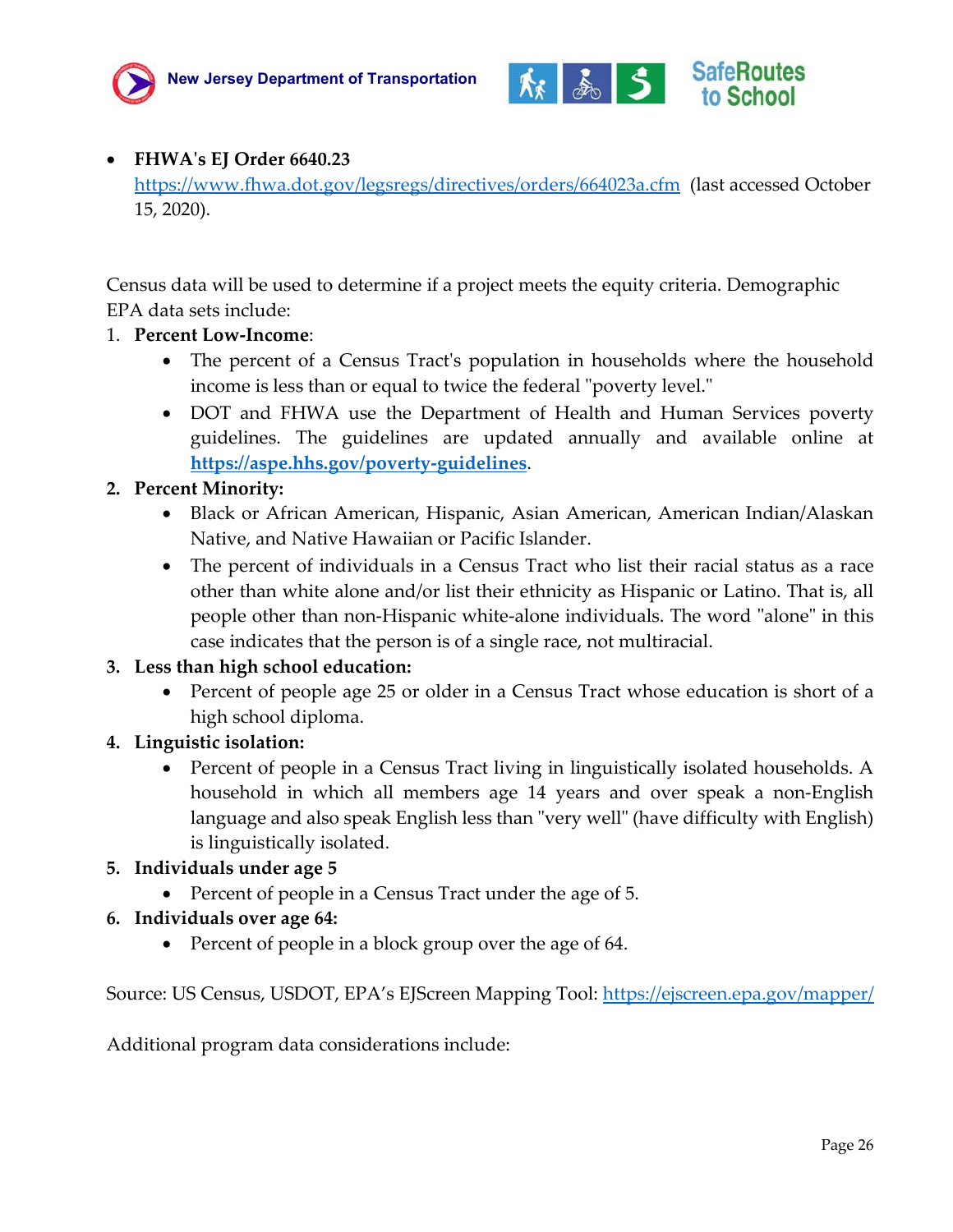



#### **1. Individuals under age 18**

• Percent of people in a Census Tract under the age of 18.

#### **2. Individuals with Disabilities:**

• Percent of people in a Census Tract defined as having a disability by the Census Bureau - long-lasting sensory, physical, mental, or emotional condition or conditions that make it difficult for a person to do functional or participatory activities such as seeing, hearing, walking, climbing stairs, learning, remembering, concentrating, dressing, bathing, going outside the home, or working at a job.

*Source: US Census*

## <span id="page-26-0"></span>**H. DESIGN GUIDELINES**

The LPA shall prepare or have prepared, environmental documents, engineering documents, plans, specifications, and estimates for the project. A Professional Engineer licensed to practice in New Jersey must prepare the plans and specifications. All design work shall conform to:

- American Association of State Highway and Transportation Officials (AASHTO) design criteria AASHTO "A Policy on Geometric Design of Highways and Streets" (current edition)
- "Manual on Uniform Traffic Control Devices" (current edition and addenda)
- New Jersey Department of Transportation Bicycle Compatible Roadway and Bikeway Planning and Design Guideline
- New Jersey Department of Transportation Pedestrian Compatible Planning and Design Guideline
- New Jersey Department of Transportation Roadway Design Manual (for the design of traffic barriers and drainage systems)
- NJDOT Standard Specifications for Road and Bridge Construction" (current edition and addenda)
- NJDOT "Supplementary Specifications for Federal Aid Projects" (current edition)
- The American with Disabilities Act of 1990 and Section 504 of the Rehabilitation Act of 1973

For guidance on ADA, please see the following web sites:

#### **FHWA Accessibility Resource Library**

<http://www.fhwa.dot.gov/accessibility/index.cfm>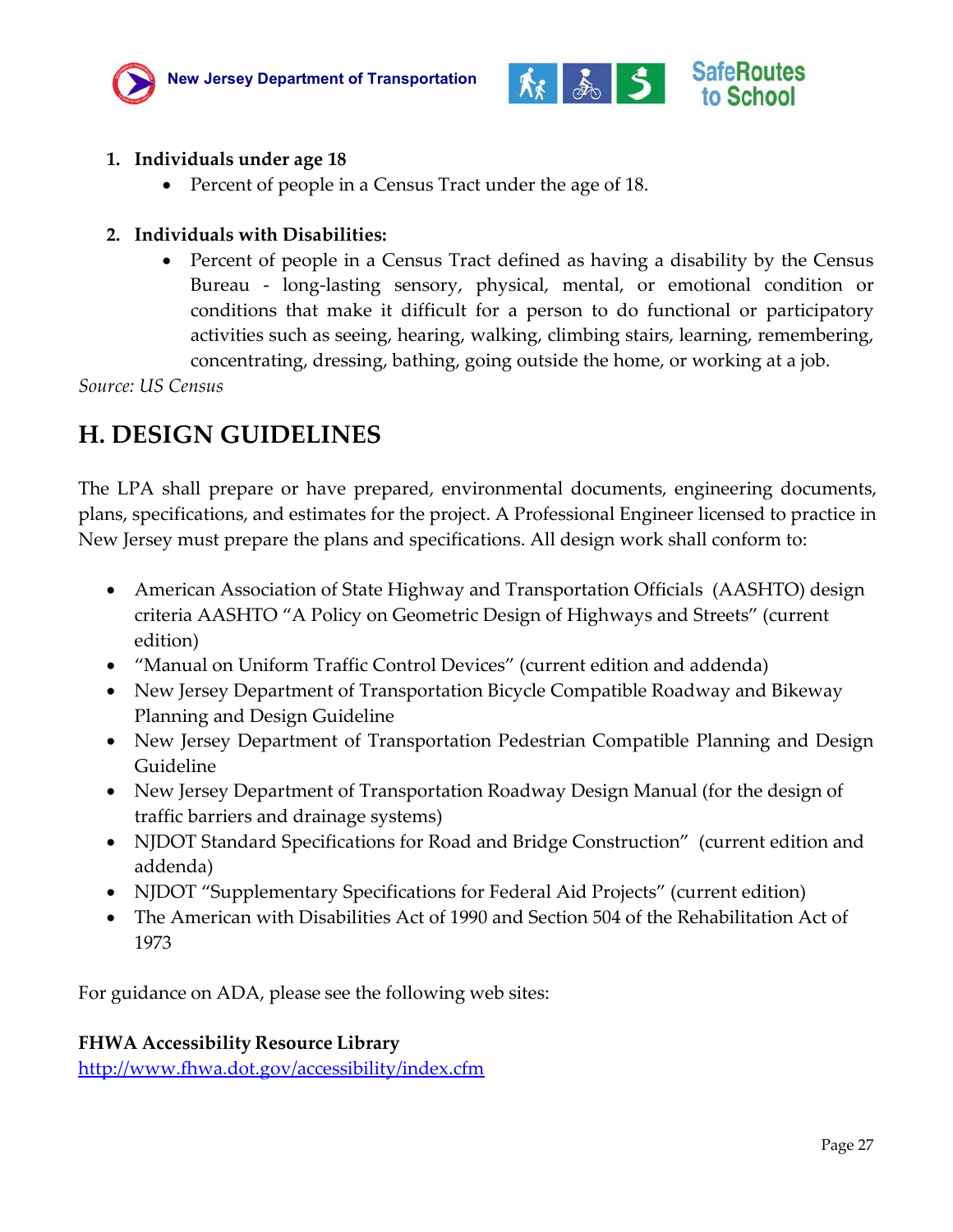



#### **Revised Draft Guidelines for Accessible Public Rights‐of‐Way**

[https://www.access-board.gov/guidelines-and-standards/streets-sidewalks/public-rights-of](https://www.access-board.gov/guidelines-and-standards/streets-sidewalks/public-rights-of-way/background/revised-draft-guidelines)[way/background/revised-draft-guidelines](https://www.access-board.gov/guidelines-and-standards/streets-sidewalks/public-rights-of-way/background/revised-draft-guidelines)

#### *A RESOURCE FOR LOCAL PUBLIC AGENCIES*:



#### **The New Jersey School Zone Design Guide**

The guide is a resource for creating an environment where children and their parents feel safe and want to walk and bicycle to school. It is now available on the NJDOT Safe Routes to School website at<http://www.state.nj.us/transportation/community/srts/started.shtm#szdg>as well as at saferoutesnj.org.

### <span id="page-27-0"></span>**I. SUBMISSION INSTRUCTIONS**

The NJDOT utilizes the System for Administering Grants Electronically (SAGE), an online grant management system, to accept, review, approve and manage grants. The Safe Routes to School application process is online and all applicants are required to submit their applications using **SAGE.** This system requires authorization for access. If you belong to a county or municipality you already have an Authorized Official registered with access to the NJ Department of Community Affairs **SAGE**. If you belong to any other type of organization, you may request access as an Authorized Official directly through the NJDOT **SAGE**, found on the NJDOT Local Aid's web site: [http://www.state.nj.us/transportation/business/localaid/sage.shtm.](http://www.state.nj.us/transportation/business/localaid/sage.shtm)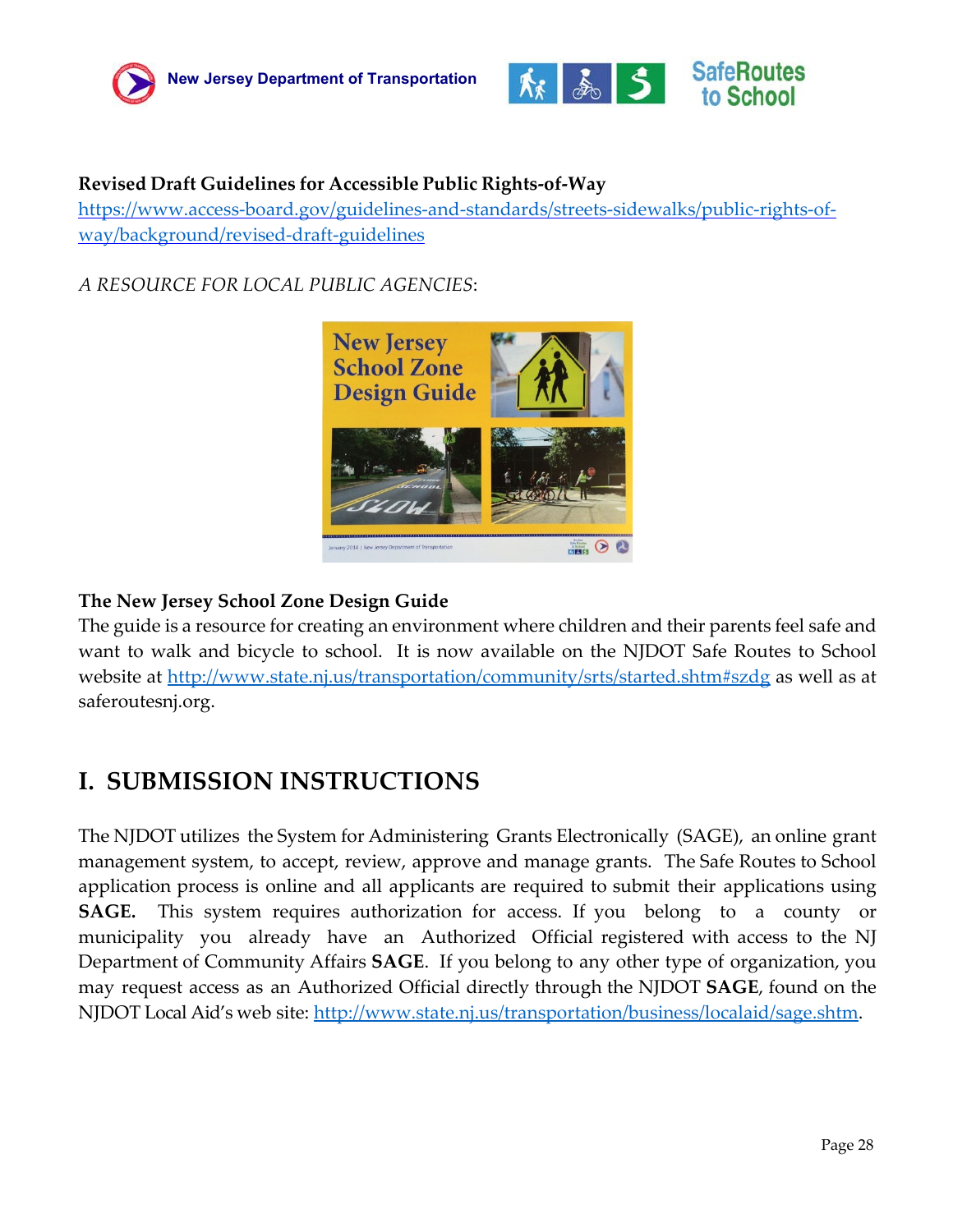



## <span id="page-28-0"></span>**J. CONTACT INFORMATION**

For further assistance you may contact the NJDOT Division of Local Aid and Economic Development District Office or appropriate MPO in your area.

#### **District 1**

Roxbury Corporate Center 200 Stierli Court Mount Arlington, NJ 07856 Phone: (973) 810-9120 Fax: (973) 601-6709 Morris, Passaic, Sussex, and Warren Counties

#### **District 3**

New Jersey Department of Transportation District 3 Bureau of Local Aid P.O. Box 600 Trenton, NJ 08625 Phone: (609) 963-2020 Fax (609) 530-8044 Hunterdon, Mercer, Middlesex, Monmouth, Ocean, and Somerset Counties

#### **Metropolitan Planning Organizations**

### **District 2**

153 Halsey Street -5th floor Newark, NJ 07102 Phone: (973) 877-1500 Fax: (973) 648-4547 Bergen, Essex, Hudson, and Union Counties

#### **District 4**

1 Executive Campus Route 70 West, 3rd Floor Cherry Hill, NJ 08054 Phone: (856) 414-8414 Fax (856) 486-6771 Atlantic, Burlington, Camden, Cape May, Cumberland, Gloucester, and Salem Counties

#### **North Jersey Transportation Planning Authority (NJTPA)**

One Newark Center 17th floor Newark, NJ 07102 Phone: (973) 639-8400 Fax: (973) 639-1953 Bergen, Essex, Hudson, Hunterdon, Middlesex, Monmouth, Morris, Ocean, Passaic, Somerset, Sussex, Union, and Warren Counties, and the Cities of Jersey City and Newark